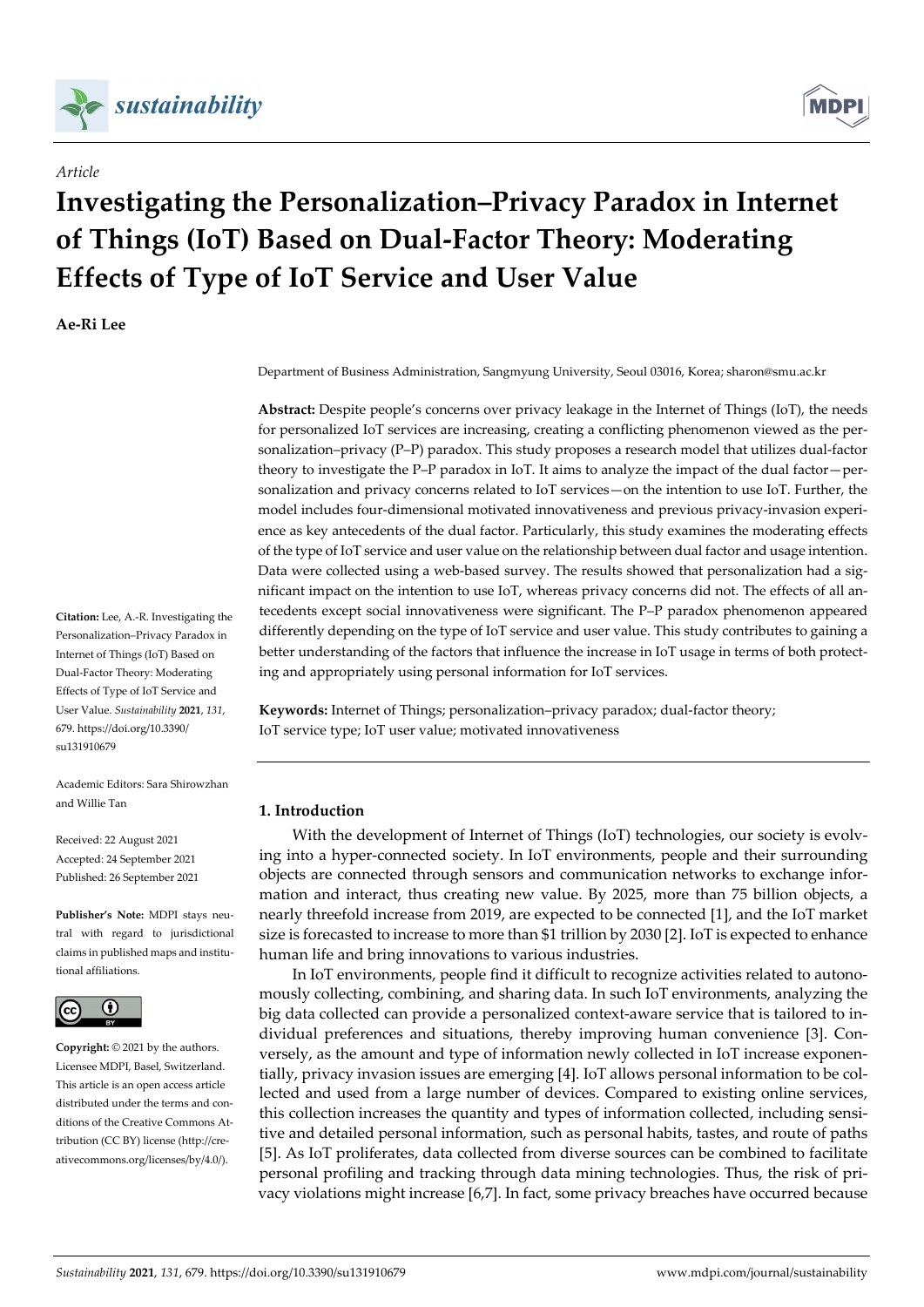of IoT; examples include the unauthorized collection of personal information by telemat‐ ics service providers, video leakages by home webcam manufacturers, hacking of baby monitor services, personal information leakages using drones, and smart car hacking demonstrations [8,9].

Despite people's concerns over the leakage of personal information in the IoT environment, individuals' needs for personalized IoT services are increasing, creating a con‐ flicting phenomenon viewed as the privacy paradox phenomenon [10]. A privacy paradox is a phenomenon wherein both negative and positive aspects of privacy coexist, and in‐ consistency is created between beliefs and behaviors about privacy—it is also referred to as the personalization–privacy paradox (P–P paradox) [11,12]. Acknowledging the im‐ portance of this phenomenon, scholars have recently investigated the impact of IoT services on usage behavior. However, extant research suffers from its partial approach to the phenomenon in that most research investigates only the positive aspects, for example, personalized services [13,14], whereas some research focuses on the negative side—for example, privacy concerns [5,7,9]. Privacy calculus theory asserts that consumers weigh the tradeoffs between the benefits of personalized services and the costs of privacy concerns [15]. When the perceived benefits exceed the perceived costs, consumers are willing to use IoT services, and vice versa. Therefore, considering these two factors simultane‐ ously is important because the net effects of counteracting forces determine IoT service usage behavior.

Mitigating the weaknesses in this line of existing research, this study attempts to make three specific contributions: (1) consideration of both personalization and privacy concerns (P–P) factors based on the dual-factor theory [16,17]; (2) identification of the antecedents of personalization and those of privacy concerns; and (3) investigation of mod‐ erating effects based on the type of IoT service and user value concerning the relationship between P–P factors and usage behavior.

First, dual-factor theory is used as the overarching theory as it identifies two different types of influencers for information system (IS) usage behavior—that is, enablers and in‐ hibitors—that work independently and simultaneously. Additionally, it provides a theoretical foundation that the two counteracting forces have different antecedents. This study investigates how the P–P paradox influences the intention to use IoT services.

Second, few studies have investigated the antecedents of either enablers or inhibitors of IoT service usage. This study extends its research design to include the antecedents of enablers and inhibitors. As user perceptions of personalization benefits (enablers) and pri‐ vacy concerns (inhibitors) are formed through different routes, different theories are used to identify the antecedents. Regarding the former, the individual innovativeness theory is referenced to identify the four dimensions of innovativeness (cognitive, functional, hedonic, and social) following the existing research (e.g., [18–20]). Regarding the latter, ex‐ isting studies about privacy concerns have identified previous privacy-invasion experience as the key antecedent (e.g., [6,10,21]). When an individual has a tendency of loss aversion, that is, weighing losses more heavily than gains, they tend to ensure that expe‐ rienced loss does not occur again, thus increasing concerns about privacy protection [22]. Therefore, this study attempts to validate the applicability of these findings to the IoT service context.

Third, most research has been conducted in the context of a particular IoT device or service rather than encompassing multiple IoT services to compare the differences among them. However, a few recent studies (e.g., [23,24]) found that some IoT devices or services have a longer life span, whereas others (e.g., smart speakers) fade away after a short period of usage for some user groups. Garg [25], in a qualitative study on this phenomenon, elucidates the possibility that the reasons for using IoT services could vary depending on the type of IoT service and its value (e.g., IoT services for self-security in emergency, remotely controlling objects, and tracking and improving health and well-being). Accordingly, the relationship between the P–P tradeoff and use intention of IoT can be moderated by the type of IoT service and value.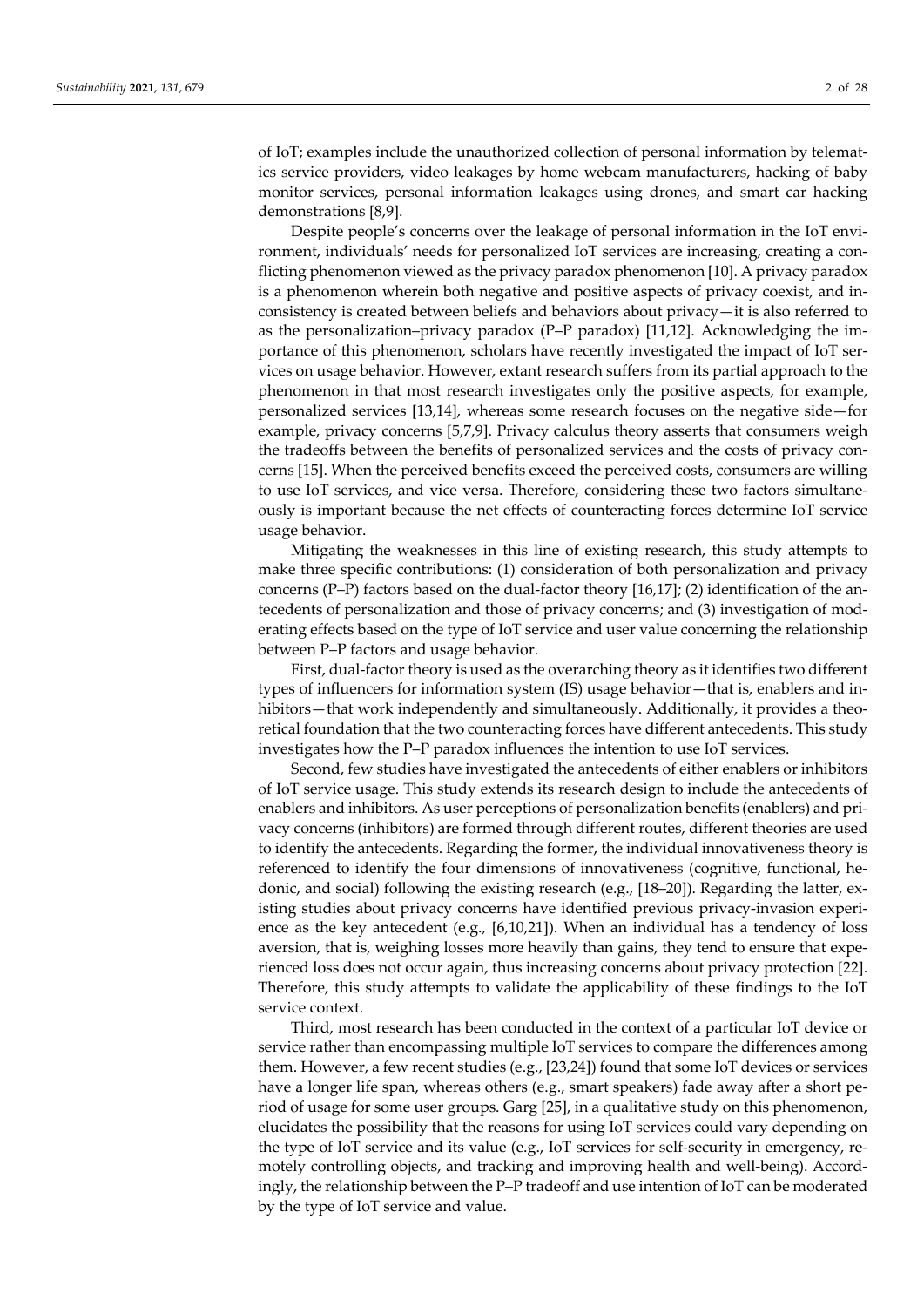In sum, this study focuses on the P–P paradox phenomenon in the IoT environment and endeavors to diagnose the phenomenon wherein a positive enabler and a negative inhibitor coexist in terms of both protecting and utilizing personal information from IoT services. Particularly, this study examines whether a positive enabler and a negative inhibitor have different influences on the IoT use intention depending on the type of IoT service and user value. This study can contribute to gaining a more comprehensive understanding of the aspects that need more attention to increase individuals' willingness to use IoT services in the future. Furthermore, this study could serve to determine the aspects that should be emphasized more in certain services with a specific value to in‐ crease users' intention to continue to use IoT services. Ultimately, this study can provide strategic implications for the balanced development of IoT services and improvements to personalize these services through the appropriate use of personal information.

In Section 2, the conceptual background and a literature review are provided, and in Section 3, the research model and hypotheses are explained. Section 4 describes the research methodology, followed by a presentation of the data analysis and results. The final section concludes the study by discussing its contributions and implications.

#### **2. Theoretical Background and Literature Review**

This section is structured as follows. First, along with the description of the P–P paradox concept, the necessity of research on the IoT services usage from the P–P paradox perspective is explained, and the previous studies on the P–P paradox in the IS field per‐ formed so far are reviewed. Then, dual-factor theory, which is an overarching theory that is suitable for investigating the P–P paradox phenomenon in IoT, is introduced, and the conceptual framework of this study is presented based on this dual-factor theory. Thereafter, following the proposition that "enablers and inhibitors can have different antecedents" in the dual-factor theory, the antecedents of the P-P dual factor in this study are explained.

#### *2.1. Personalization*–*Privacy Paradox in IoT*

People have visions for using IoT services because of the convenience that intercon‐ nected services create, and people are provided with more customized services. Individ‐ uals are likely to constantly provide personal information in return for personalized ser‐ vices in order to gain various personalized benefits and tailored information from service providers [21]. However, people are also concerned about the negative consequences of excessive exposure of personal information and the possibility that this personal information will be collected indiscriminately and used inappropriately [26]. Existing studies have addressed concerns over the uncertainty regarding IoT services' invasion of user privacy [4,5]. Specifically, IoT services can store users' history related to sites visited, prod‐ ucts purchased, and interest in certain services. Such data can be used as marketing infor‐ mation, thereby causing privacy concerns and infringement issues [6,7].

As such, people are concerned about the leakage of personal information but engage in conflicting behavior that reveals more personal information; this phenomenon is called the privacy paradox [27,28]. Using the privacy paradox perspective, Norberg et al. [27] argued that individuals might provide their personal information to obtain more benefits from using a particular service and experience anxiety over the exposure or secondary use of personal information that might arise accordingly. Recent studies have described the con‐ flict between the need for personalization and the concern over personal privacy as the P–P paradox [12,15,29,30]. IoT services have the strength of a personalized service that uses per‐ sonal information and offers the strong possibility of invading personal privacy [10]. Thus, diagnosing the current status of IoT service usage from the perspective of the P–P paradox is necessary to eventually provide strategic insights into the increasing of the use of IoT services.

Previous studies examined the P–P paradox in the IS field. Table 1 summarizes the literature review with the key results for research hypotheses. As shown in Table 1, some inconsistent findings about the analysis of the relationship between variables related to the paradox phenomenon exist in previous literature. Even if similar variables exist in the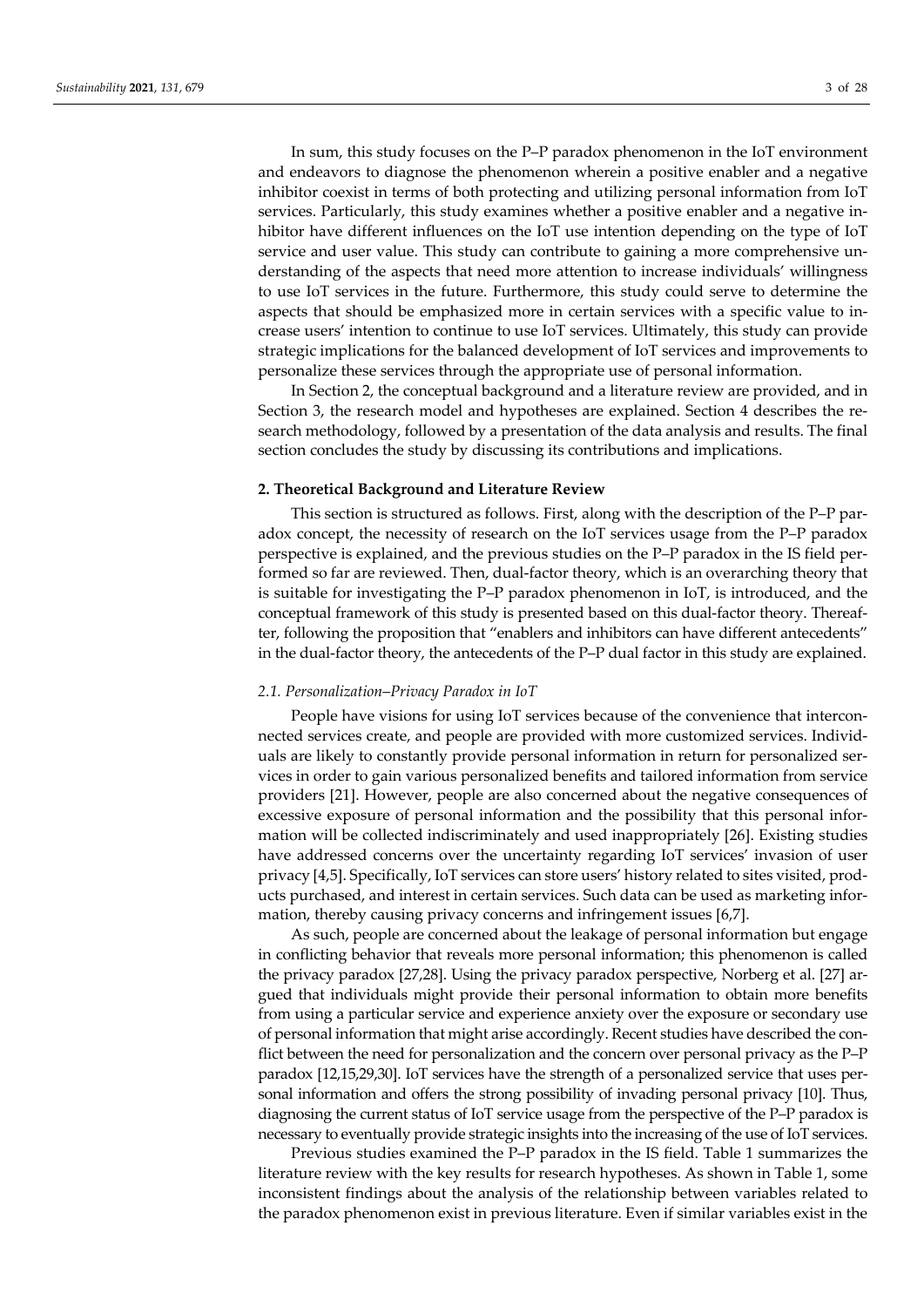study models, the research contexts are different and the results can vary depending on moderating and mediating effects. For example, in Zhao et al. [21], both users' privacy concerns (perceived costs) and personalization (perceived benefits) significantly influ‐ enced the intention to disclose location‐related information for using location‐based social networking service (SNS). However, in Kim et al. [4], perceived benefits affected the will‐ ingness to provide personal information when using IoT services, but perceived privacy risk did not matter. Barth et al. [11] studied mobile apps and found that privacy awareness and technical knowledge did not affect users' paradoxical behavior. Sheng et al. [31] re‐ vealed that the impact of personalization on the intention to adopt u‐commerce services can be situation‐dependent, such as during an emergency. These inconsistent findings in prior studies confirm the need for further investigations that consider the significant variables that can influence changes in the relationship of the P–P paradoxical variables in the research context.

Meanwhile, although IoT is an environment wherein the occurrence of the P–P paradox phenomenon is highly likely, very few studies have assessed this phenomenon in relation to IoT. Additionally, most existing IoT studies have examined the paradox for a specific IoT service [3,32,33]. There are various types of IoT services, and the phenomenon related to the P–P paradox could differ depending on the service and usage purpose [25,30]. Hence, this study attempts to investigate how the P–P paradox among IoT services appears differently by examining the moderating effects of the types of IoT services and users' value obtained through IoT services.

Regarding the background theory used in previous studies, most prior studies on the P–P paradox did not have a comprehensive theoretical foundation [11,29–31] or adopted privacy calculus theory [12,21,33], as shown in Table 1. The privacy calculus theory explains that consumers weigh the tradeoffs involved (e.g., between a personalized offering and privacy concerns); therefore, privacy calculus theory is useful and can be applied to paradox research. However, by introducing another theory, the P–P paradox phenome‐ non can be examined from a more comprehensive perspective. In this study, the dualfactor theory is employed as the overarching theory to investigate the P–P paradox phe‐ nomenon in IoT environments. The dual‐factor theory could better explain the paradox phenomenon in the IS field because it supports the foundation that the enabler and inhibitor factors related to use intention in the IS can coexist independently. The dual‐factor theory also provides a theoretical explanation for two paradoxical variables possibly hav‐ ing different antecedents. Therefore, the theory can be suitable as an overarching theory embracing the entire research model with two paradoxical factors—antecedents of the dual factor and use intention in the IoT context. The following subsection introduces the dual‐factor theory in greater detail.

| <b>Authors</b>      | <b>Research Context</b>                                      | Theory | <b>Key Findings</b>                                                                                                                                                                                                          |
|---------------------|--------------------------------------------------------------|--------|------------------------------------------------------------------------------------------------------------------------------------------------------------------------------------------------------------------------------|
| Aguirre et al. [29] | Digital media<br>(e.g., display, search<br>and social media) |        | The benefits of personalization may vary as a function of<br>a medium through which communication is conveyed;<br>personalization can enhance consumer engagement as<br>well as diminish it by heightening privacy concerns. |
| Barth et al. [11]   | Mobile phones apps                                           |        | Neither technical knowledge nor privacy awareness im-<br>pact on the paradoxical behavior in users; for selecting<br>and downloading apps, privacy aspects do not play a<br>significant role.                                |
| Guo et al. [30]     | M-health                                                     |        | Perceived personalization and privacy concerns are posi-<br>tively and negatively associated with behavior intention;<br>there are differences between age groups<br>(youth vs. elderly).                                    |

**Table 1.** Summary of previous literature on the P–P Paradox in IS.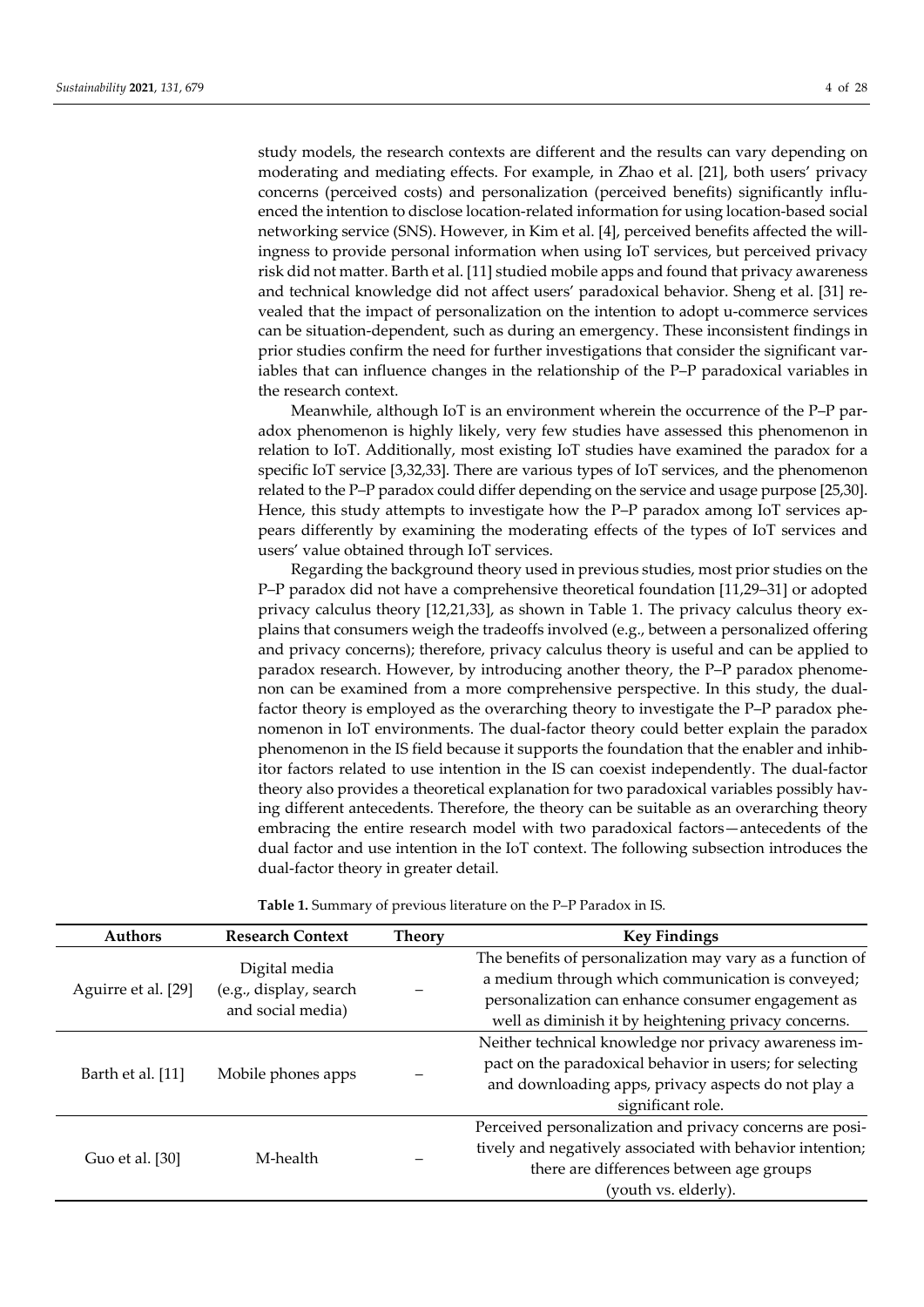| Sheng et al. [31]   | Ubiquitous commerce                   |                              | The impacts of personalization on privacy concerns and<br>adoption intention are situation dependent<br>(higher during an emergency).                                                                                                                                                                                               |
|---------------------|---------------------------------------|------------------------------|-------------------------------------------------------------------------------------------------------------------------------------------------------------------------------------------------------------------------------------------------------------------------------------------------------------------------------------|
| Sutanto et al. [15] | Mobile advertising<br>apps            |                              | Uses and Grati-<br>P-P paradox can vary depending on users' gratifications.                                                                                                                                                                                                                                                         |
| Taddicken [28]      | Social web                            |                              | Privacy concerns impact self-disclosure, but different<br>variables moderate this relation; social relevance and<br>willingness positively influence self-disclosure, but the<br>number of apps and age negatively influence<br>self-disclosure.                                                                                    |
| Wang et al. [33]    | Mobile apps                           | lus theory                   | Self-presentation and personalized services positively in-<br>Privacy calcu- fluence perceived benefits, which in turn affect the inten-<br>tion to disclose personal information; perceived risks<br>negatively affect the intention to disclose.                                                                                  |
| Xu et al. [12]      | Location-awareness<br>marketing (LAM) | Privacy calcu-<br>lus theory | The effects of personalization on privacy risk/benefit<br>vary depending upon the type of personalization sys-<br>tems (covert > overt); previous privacy experience influ-<br>ences perceived risks of information disclosure; personal<br>innovativeness influences the willingness to disclose per-<br>sonal information in LAM. |
| Zhao et al. [21]    | Location-based SNS                    | Privacy calcu-<br>lus theory | Perceived cost (privacy concerns) and perceived benefits<br>(personalization and connectedness) influence intention<br>to disclose information; previous privacy invasions do<br>not influence privacy concern; personal innovativeness<br>influences intention to disclose personal information.                                   |
| Kim et al. [4]      | IoT                                   | Privacy calcu-<br>lus theory | Perceived benefit affects the willingness to provide pri-<br>vacy information; perceived privacy risk does not mat-<br>ter.                                                                                                                                                                                                         |
| Menard and Bott [6] | IoT                                   |                              | Privacy concerns positively affect risk beliefs and nega-<br>tively affect trusting beliefs; prior experience with pri-<br>vacy violation negatively affects trusting beliefs.                                                                                                                                                      |

#### *2.2. Dual*‐*Factor Theory*

The dual-factor theory is based on Herzberg's motivation-hygiene theory or two-factor theory. Herzberg [34] identified that motivators—which drive job satisfaction in the work environment—and hygiene factors—which lead to job dissatisfaction—exist independently. The dual-factor theory was developed in the fields of IS with reference to Herzberg's motivation-hygiene theory [16]. In the dual-factor theory, the positive aspects of satisfaction are called "enablers", and the negative aspects of dissatisfaction are called "inhibitors". The dual‐factor theory provides the following three propositions regarding the usage intention of IS [16,17].

First, the enabler and inhibitor factors can coexist and are not simply opposites of each other. The enablers and inhibitors can be distinguished from each other because the opposite concept of positiveness is not clear psychologically and does not necessarily mean negative if not positive. In other words, "inhibitors are more than just the antipoles of enablers and so are distinct constructs worthy of their own investigation" [17] (p. 808). People can simultaneously hold the perceptions of both inhibitors and enablers. Particularly, a complex IS is not only evaluated as positive or negative but also includes various positive and negative attributes, and users can simultaneously experience both attributes.

Second, enablers and inhibitors can have different antecedents. Focusing on only positive or negative antecedents, as is the case in research using the technology acceptance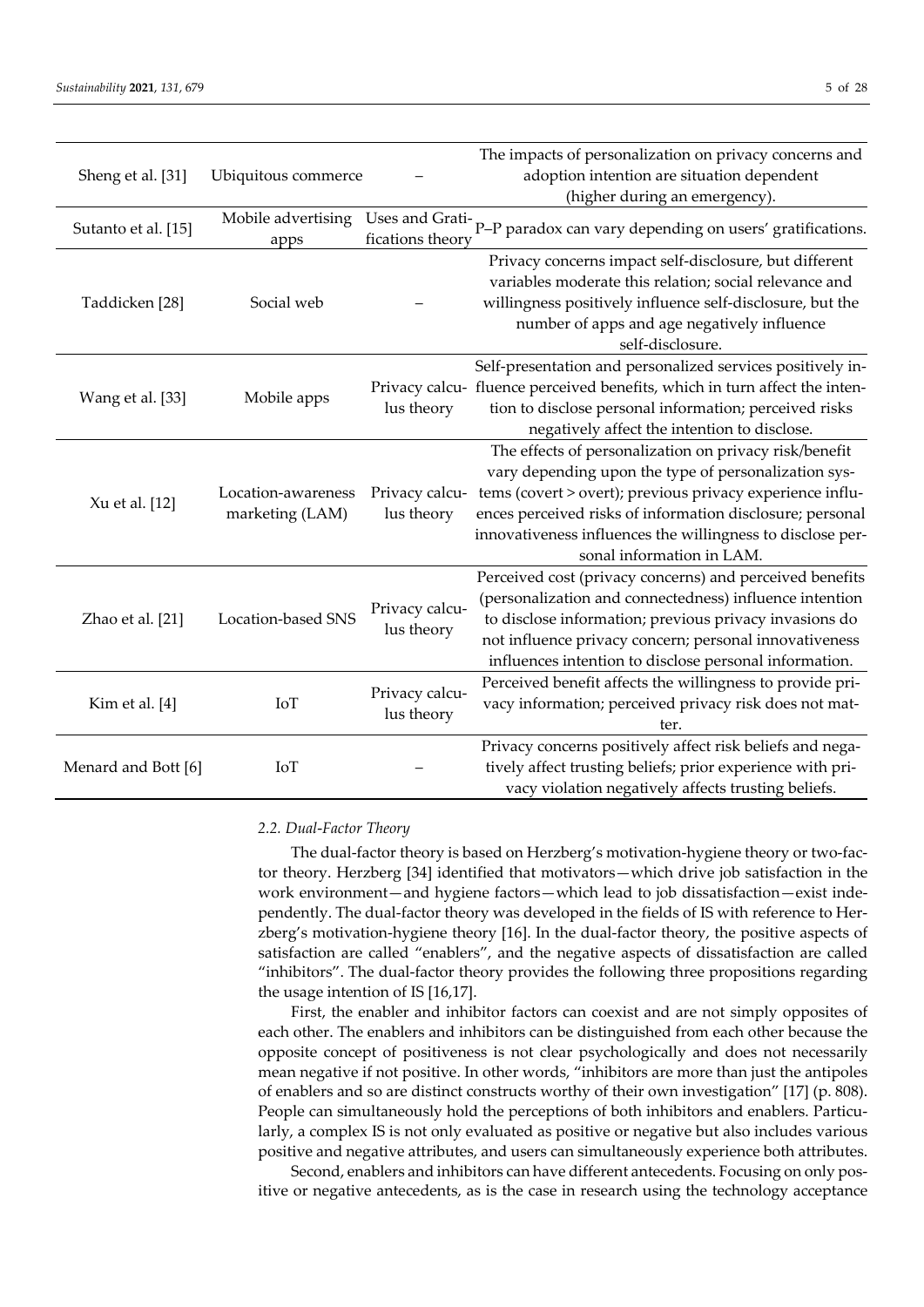Third, the enablers and inhibitors affect the intention to use IS independently of each other. Enablers and inhibitors can have positive and negative effects, respectively, on us‐ age intentions. Further, inhibitors can hinder the intentions despite the presence of enablers facilitating those same intentions, and a negative impact can exist with no correspondingly positive antipole. The reverse is also possible.

As aforementioned, the dual‐factor theory argues that the enabler and inhibitor fac‐ tors in IS can coexist independently and that individuals can simultaneously hold the per‐ ceptions of both inhibitors and enablers. Because the P–P paradox is about two contradic‐ tory factors existing simultaneously, the dual‐factor theory is suitable for understanding the coexistence of positive and negative factors when using IoT services. Moreover, this theory can serve as a theoretical background for enablers and inhibitors to have different antecedents. Thus, this study uses the dual‐factor theory to derive the personalization of IoT services as a key enabler for IoT use and information privacy concerns of IoT services as a key inhibitor through a literature review of existing research on the privacy paradox in IS. This study verifies whether these paradoxical factors affect the use intention of IoT and are influenced by different antecedent factors. The next subsection describes the antecedents.

Using the dual-factor theory  $[16,17]$ , the conceptual framework in this study is established using paradoxical dual factors (enabler and inhibitor), with each factor having dif‐ ferent antecedents, on the intention to use IoT. Figure 1 presents the conceptual frame‐ work of this study.



**Figure 1.** Conceptual framework.

# *2.3. Antecedents of the Dual Factor: Motivated Innovativeness and Previous Privacy‐Invasion Experience*

Personal innovativeness needs to be present for an evolved service, such as a personalized service using IoT technology, to be adopted [19]. Innovativeness is an individual's willingness to attempt a new idea, technology, or service [35]. Personal innovativeness is a specific individual trait that has long been studied in the domains of innovation diffusion and new technology adoption [12]. Individuals with high innovativeness have pro‐ pensities such as active information seeking, more openness toward new things, and greater exposure to media [36]. Prior studies on the P–P paradox considered personal in‐ novativeness as a focal antecedent related to personalization. For example, Xu et al. [12]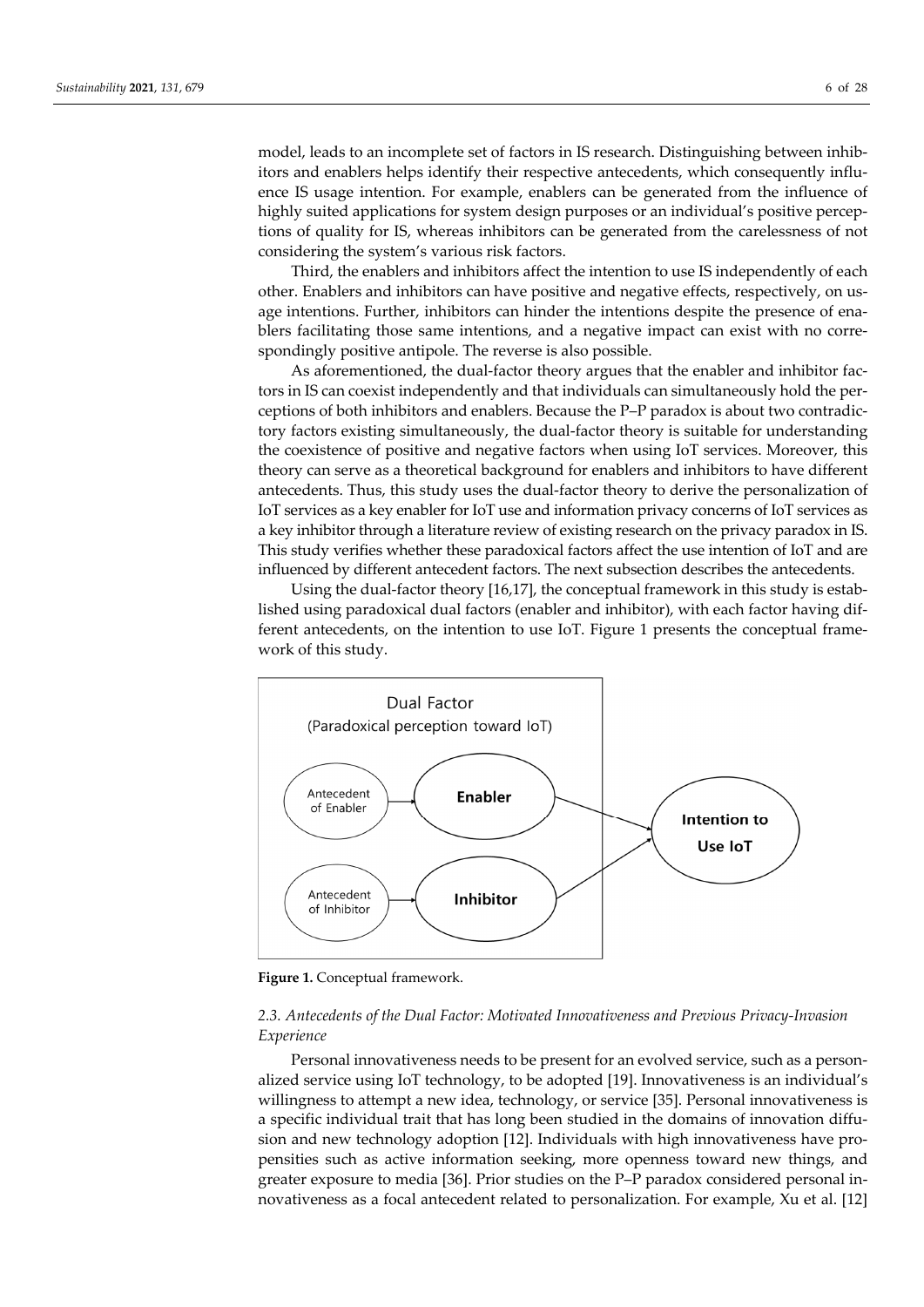and Zhao et al. [21] asserted that personal innovativeness positively influences the willingness to disclose personal information when using location-based personalized services. Vinodh and Mathew [37] explained that innovativeness, an expression of novelty seeking that motivates individuals, can affect the behavioral intention to use a new technology. However, personalization can influence the relationship between an individual's motivated innovativeness and intention to use online services [37]. Kim and Kim [18] as‐ serted that personal innovativeness positively affects the perceived benefits of personal‐ ized recommendations, such as the perceived usefulness and convenience of personalized services. Therefore, individuals with more motivated innovativeness are more interested in personalizing IoT services.

Regarding the adoption of high‐technology products and services, previous studies often addressed innovativeness as a single dimension, whereas recent research suggested a multidimensional construct [38–40]. These studies classified multiple types of innova‐ tiveness by referring to the four-dimensional motivated consumer innovativeness proposed by Vandecasteele and Geuens [20]. Vandecasteele and Geuens [20] proposed a mul‐ tidimensional motivated consumer innovativeness scale to better understand the effects of individuals' different motivated innovativeness as follows: (1) cognitive innovativeness refers to innovativeness motivated by mental stimulation and cognitive goals, including intellectual exploration and creativity; (2) functional innovativeness refers to innovativeness motivated by the functional performance of innovations that focuses on task goals and accomplishment improvement; (3) hedonic innovativeness refers to innovativeness motivated by affective stimulation and gratification; and (4) social innovativeness refers to innovativeness motivated by the self-assertive social need for differentiation. When addressing the differences among individuals in terms of both the level and type of innovativeness, the innovativeness scale needs to be more balanced. This study applies this four‐ dimensional motivated innovativeness to analyze the effects of different types of innovativeness on IoT service personalization.

In previous studies on the P–P paradox, privacy‐invasion experiences were examined as a key antecedent of privacy concerns or perceived risks [6,10,41]. When people provide personal information to service providers, they expect that service provider companies will properly manage users' personal information given the responsibility from the implied or expressed contracts between users and these companies [42]. However, users con‐ sider their contract with service companies breached if their personal information is misused, such as when information is opened to or shared with other parties without their permission [12]. Such a negative experience can make individuals very careful about ser‐ vices that use personal information. Particularly, if an individual has a strong loss aver‐ sion, which weighs losses more heavily than gains, then they care to ensure that any ex‐ perienced loss or regret is not repeated, thereby increasing concerns about privacy pro‐ tection [22]. People with such a strong loss aversion generally have a status quo bias, mak‐ ing them reluctant to use new information and communication technology (ICT) services [22,43]. Thus, individuals who have been victims of the abuse of personal information can have stronger information privacy concerns [44], thus decreasing their intention to use IoT services. Previous privacy‐invasion experiences include direct experiences wherein the information subject perceives that their information has been infringed on and indirect experiences wherein people are informed through media reports of people's information being misused or abused [44]. In other words, a previous privacy-invasion experience refers to the degree of the direct or indirect experience to which an individual has been exposed or that an individual has suffered because of damage to online privacy. Individ‐ uals who previously experienced invasions of direct or indirect privacy are less likely to participate in online personal profiling due to their privacy concerns [41].

Meanwhile, many studies demonstrated a positive relationship between past pri‐ vacy‐invasion experiences and privacy concerns; however, their analysis results were not always significant. For example, in a study on the privacy paradox in a location‐based SNS, previous privacy invasions did not significantly affect privacy concerns. However,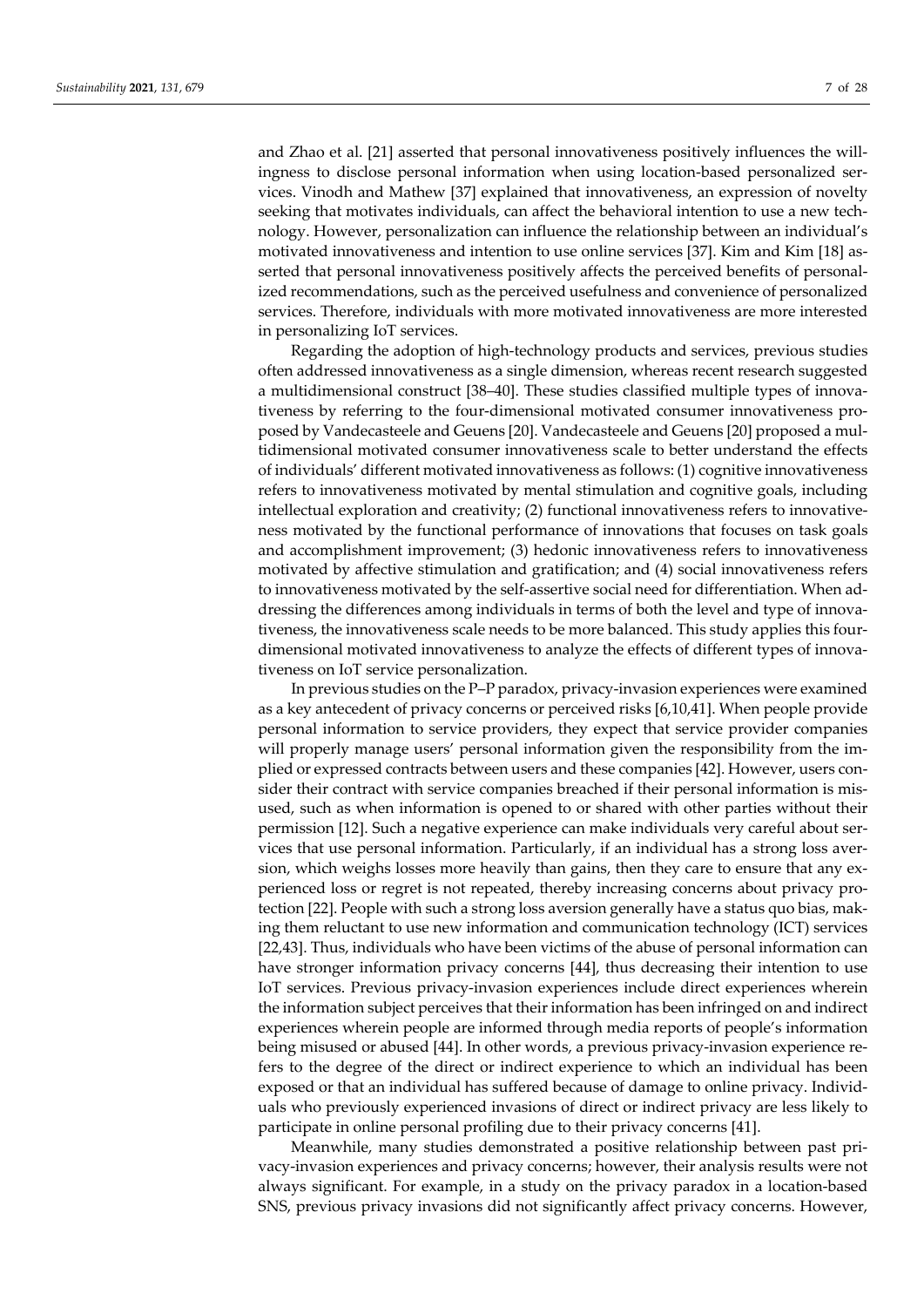Garg and Kim [45] explained that users' attitudes toward IoT services depend on their past experiences and understating of technology, which makes examination of the influence of past experiences necessary. Therefore, through a literature review, this study identifies and investigates previous privacy‐invasion experiences as a key antecedent factor that influences privacy concerns regarding IoT.

#### **3. Research Model and Hypotheses**

To investigate the P–P paradox phenomenon emerging in IoT, this study proposes a research model that utilizes the dual‐factor theory as well as a literature review. As shown in the conceptual framework of this study in Figure 1, the research model includes a paradoxical dual factor (enabler and inhibitor), the dual factor's antecedents, and a depend‐ ent variable of intention to use IoT services. This model analyzes the impact of the dual factor—personalization and information privacy concerns related to IoT services—on the intention to use IoT. According to the dual‐factor theory, the enabler and inhibitor factors have different antecedent factors [17]. Therefore, in this study, key antecedent variables, which affect each factor, were derived through a literature review of extant studies on personalization and privacy concerns related to IoT and Internet services, as noted in Sec‐ tion 2. This research posits that motivated innovativeness with four dimensions (cognitive, functional, hedonic, and social) is a key factor that influences the personalization of IoT services and that previous privacy‐invasion experience is a key antecedent for the in‐ formation privacy concerns related to IoT. Then, to examine the moderating effects on the P–P paradox, this study model utilizes the type of IoT service and the type of IoT user value as moderators. Figure 2 illustrates the proposed research model.



**Figure 2.** Research model.

In the following subsections, research hypotheses on the relationship between the dual factor and its antecedents, the relationship between the dual factor and dependent variable, and the moderating effects of this study are presented.

#### *3.1. Personalization of IoT Services and Antecedent*

Personalization is about the ability to provide content or services tailored to individuals through the use of personal information [12]. This use of personal information is central to the definition of personalization as understanding and meeting one's wants and needs [46]. The degree of perceived personalization varies by individuals [44]. Guo et al.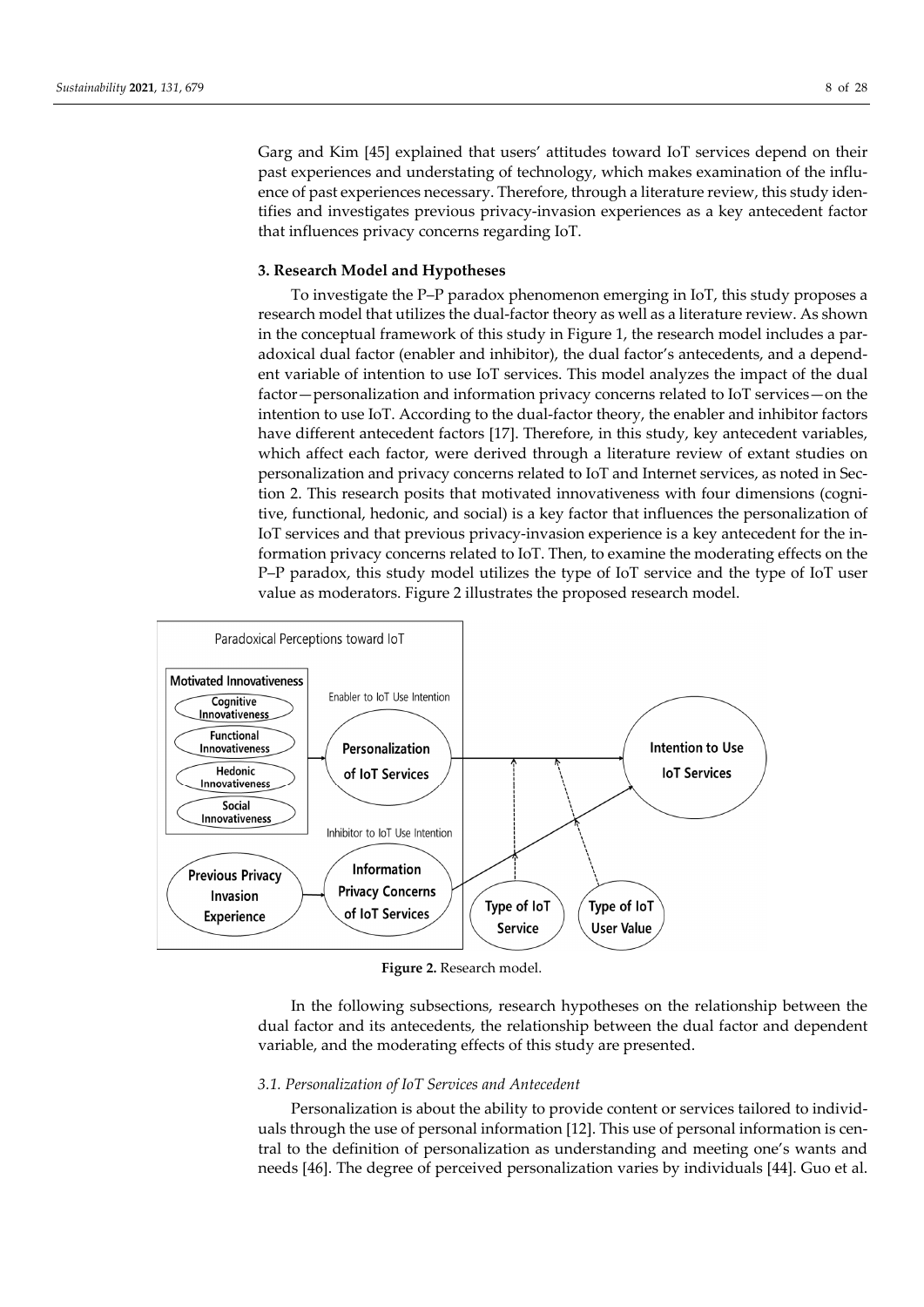[25] and Xu et al. [12] defined personalization as the extent to which the customized services provided by service providers are based on personal information, such as a user's interests, preferences, tastes, behavior, identity, time, and location.

Users can be encouraged to disclose their personal information in exchange for per‐ sonalized services [33]. The personalization of services occurs when the services are optimized to an individual user's information [12]. A major competitive advantage strategy for enterprises is providing personalization through Internet-based businesses. Furthermore, service providers can utilize ICT to better communicate with users and offer superior personalized services by effectively collecting and analyzing personal information [4,47]. In today's highly competitive environments, firms need to use personal information to attempt to provide personalized services for customers to increase customer loyalty [41,48]. Therefore, personalization is central to increase the use of an IoT service. In this study, personalization of IoT services is identified as a key enabler with positive effects on use intention for IoT. Therefore, the following hypothesis is proposed.

#### **Hypothesis 1 (H1).** *Personalization positively affects the intention to use IoT services.*

Personal innovativeness is an essential factor to understand the propensity for ICT acceptance [19,49]. The perceived attraction toward new ICT services can vary depending on individuals' degrees of motivated innovativeness [49]. Kwon et al. [50] demonstrated that personal innovativeness can positively affect the perceived usefulness of context‐ aware services tailored to the personal context. Kim and Kim [18] claimed that personal innovativeness positively influences the perceived benefits of personalized recommenda‐ tion services. Further, innovativeness can be positively related to the willingness to dis‐ close personal information to obtain more personalized services [12]. Thus, individuals who are motivated with higher innovativeness are more positively aware of the personalization provided by IoT services. Innovativeness can be classified into four dimensions: cognitive, functional, hedonic, and social [20,38–40].

People with high cognitive innovativeness tend to prefer cognitively stimulating experiences, such as learning how to operate an innovative product and service in practice [51]. Individuals with cognitive innovativeness are likely to get involved with mentally de‐ manding activities, such as deeply processing information or rational judgment [20,52]. Generally, new products/services based on advanced technologies such as IoT have a highly innovative nature. Therefore, cognitively motivated individuals may find that a new experience using such a product/service is mentally stimulating and will exert more effort to comprehend the product/service by following the central processing route, lead‐ ing to an increase in the individual's comprehension of the new product/service [40]. In‐ dividuals who are motivated with higher cognitive innovativeness are expected to more positively perceive IoT service personalization because it provides cognitively stimulating experiences. Thus, the following hypothesis is developed.

# **Hypothesis 2 (H2).***Cognitiveinnovativenessis positively related to the personalization ofIoT services.*

When individuals are motivated by functional innovativeness, they particularly emphasize the attributes of utilitarianism, such as the functional reliability, durability, and quality of products and services. Such individuals seek products and services that provide functional innovation [53,54]. New products/services, such as new ICT-based products/services related to IoT, that are designed to solve consumer problems that cannot be solved using existing products/services allow consumers to perform the tasks that they are unable to perform using existing technologies [55]. When people have high utilitarian motivation and functional needs, they are highly aware of these functional task accomplishments provided by the products/services [40,56]. Therefore, individuals motivated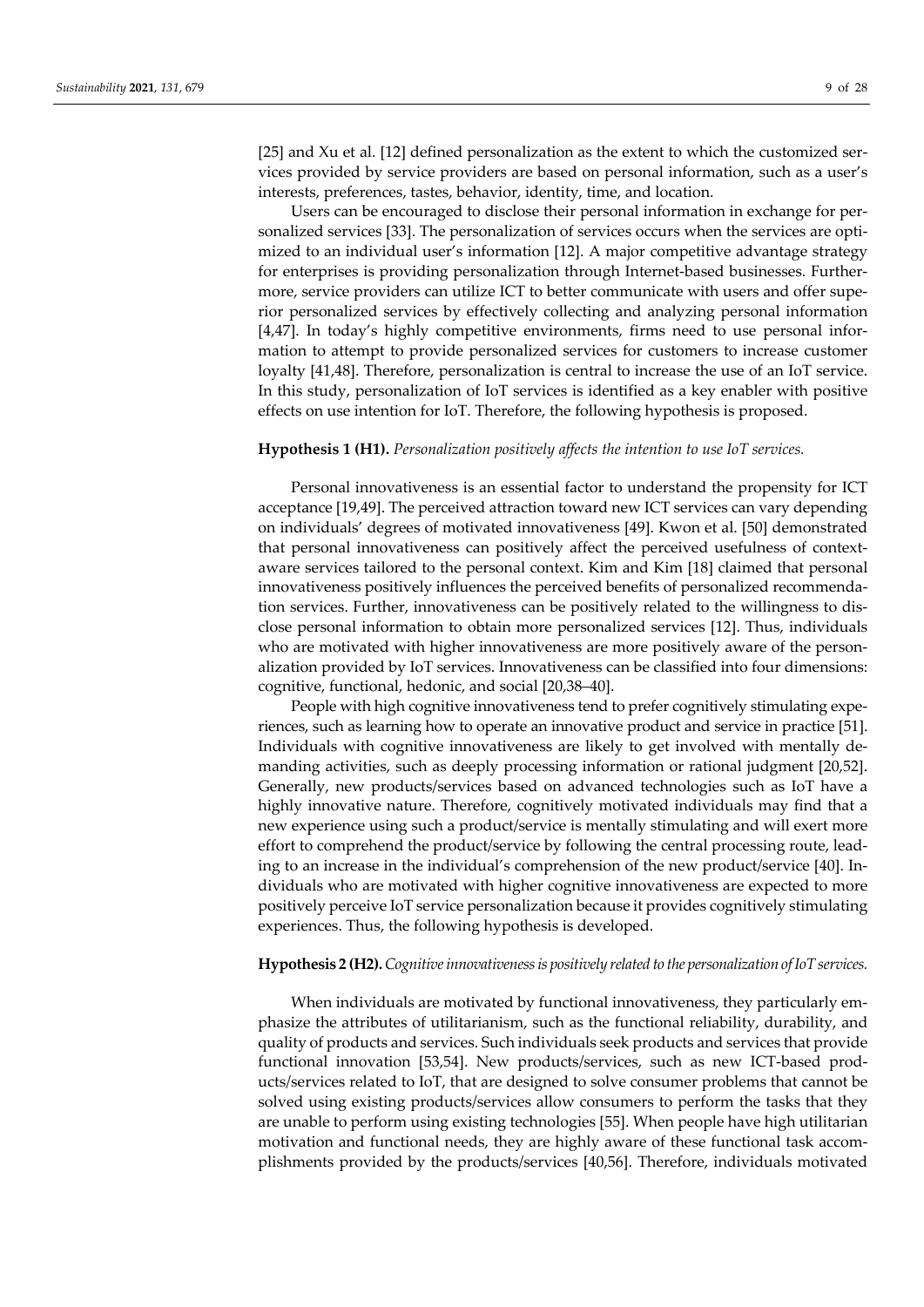with higher functional innovativeness are expected to more positively perceive the personalization of IoT services because it provides them with optimized functions. Thus, the following hypothesis is proposed.

# **Hypothesis 3 (H3).** *Functional innovativeness is positively related to the personalization of IoT services.*

Hedonic innovativeness is the tendency to use or purchase innovative products and services for enjoyment and affective satisfaction [20]. Hedonic motivation affects technology acceptance [57]. More hedonically innovative individuals enjoy products/services when they are more interesting and suit their tastes or provide a more sensuous service that fits individuals' emotions. Such features encourage individuals to pay attention to and learn more about the products/services [40,58]. Hwang et al. [38] revealed that hedonically motivated innovativeness can positively influence consumers' perceived image of the evolved service, such as robotic technology-based services. Therefore, individuals motivated with higher hedonic innovativeness are expected to more positively perceive the personalization of IoT services because it provides the type of information and services that they might like considering their personal preferences and interests. Thus, the follow‐ ing hypothesis is proposed.

#### **Hypothesis 4 (H4).** *Hedonic innovativeness is positively related to the personalization of IoT services.*

Social innovativeness is related to social situations and seeks to improve self‐expres‐ sion in social status through the use of innovative products and services [59,60]. Some people develop their ideal identities by possessing new products or showing their use of advanced services [61]. For people with a strong social motivation, this possession and use of new products/services are socially acceptable ways to develop their unique images and impressions [62]. If the use of a product/service can be a source of social pride, individuals with strong social innovativeness are expected to become more interested in the product/service [59]. Therefore, individuals who are motivated with higher social innovativeness are expected to more positively perceive the personalization of IoT services be‐ cause it is recognized as socially advanced. Thus, the following hypothesis is proposed.

#### **Hypothesis 5 (H5).** *Social innovativeness is positively related to the personalization of IoT services.*

#### *3.2. Information Privacy Concerns of IoT Services and Antecedents*

Privacy concerns can coexist because users are likely to seek personalized services [30]. A privacy concern is the concern about one's privacy being violated by external environmental factors and the possibility of loss of privacy as a result of the spontaneous or involuntary disclosure of personal information [63]. Privacy concerns might appear dif‐ ferently depending on individual characteristics—even under the same conditions [64]. Recent studies on privacy have not been concerned with privacy per se but have focused more on investigating information privacy concerns [26,30]. The general concept of information privacy is related to an individual's ability to maintain their territory by restricting others' access to their information and the claim to determine for themselves when, how, and to what extent personal information is communicated to others [65]. The information privacy concern represents an individual's subjective view of fairness about the domain of information privacy [44,65]. Information privacy concerns related to personal infor‐ mation include concerns over excessive collection, secondary uses as non-purpose uses, unauthorized access, and errors [44].

In the information age, people are aware of and are concerned that their privacy can be violated through monitoring and observation facilitated by evolving ICT [66]. Particularly, IoT is characterized by its inherent connectivity and cohesion, which increase the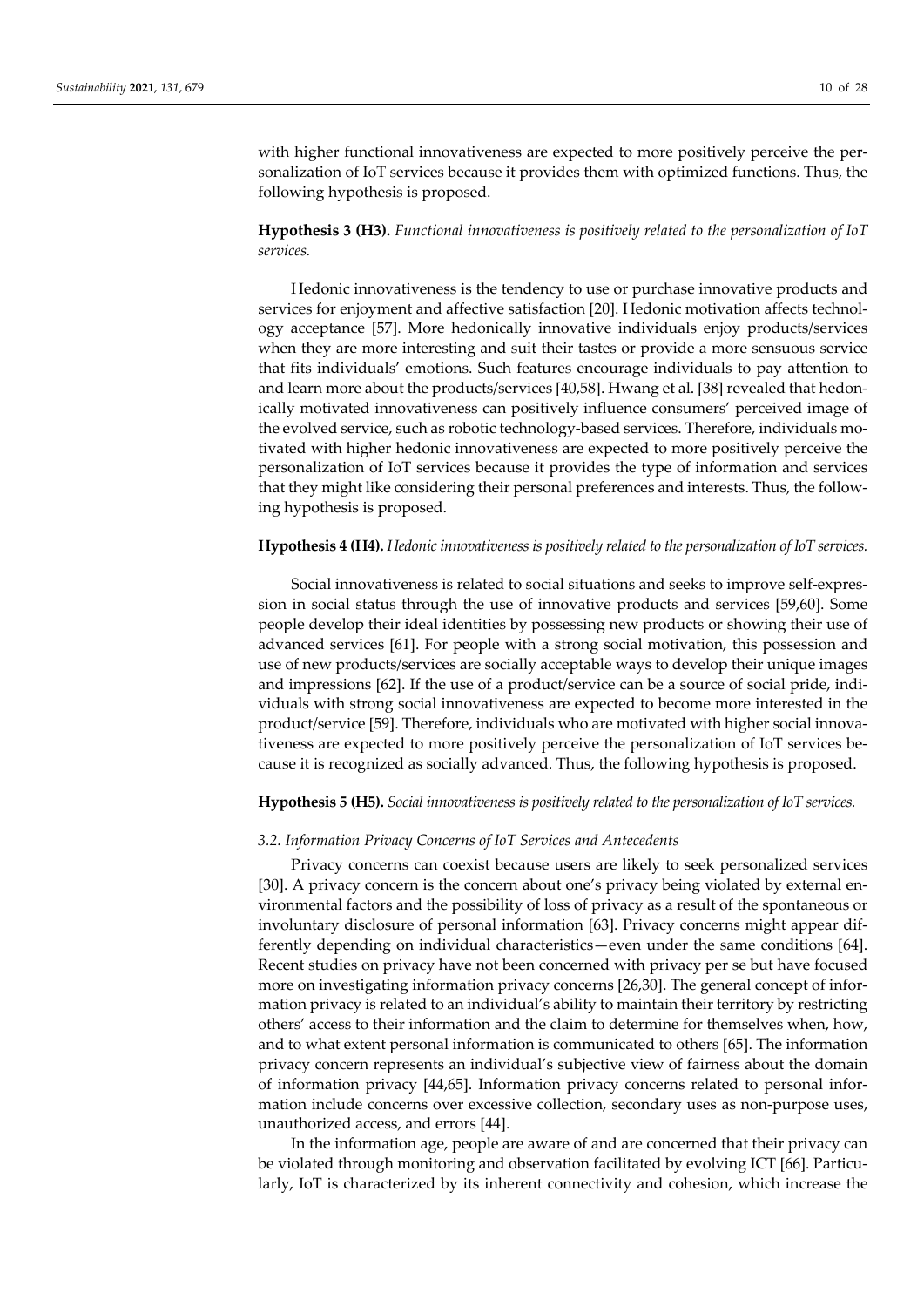possibility that an individual's personal information is exposed, thereby leading to infor‐ mation privacy issues. When people are concerned about information privacy related to IoT, the belief that providing plenty of personal information increases the expected poten‐ tial loss could eventually negatively affect the intention to use IoT services that utilize personal information. Individuals with strong privacy concerns might consider discontin‐ uing their services and moving to other services [67], and their intentions to use IoT could decrease. Therefore, the following hypothesis is proposed.

#### **Hypothesis 6 (H6).** *Information privacy concerns negatively affect the intention to use IoT services.*

Personal experience drives individual behavior in activities that can be considered subjectively in relation to privacy [41]. Previous experience can be related to future expectations, and negative past experience might lead to pessimistic perspectives, such as caus‐ ing bloated worries about possible recurrences [21]. Individuals with more negative pri‐ vacy experiences can be less optimistic about online risks related to privacy than those with minimal or no privacy‐invasion experiences [68]. Previous studies on location‐based services revealed that previous privacy-invasion experiences can increase users' privacy risk perceptions and privacy concerns [12,69]. People are concerned that service providers collect and use personal information without their consent, and those who have experi‐ enced direct or indirect damage from the misuse of personal information could be more concerned about privacy [70]. Therefore, the following hypothesis is proposed.

**Hypothesis 7 (H7).** *Previous privacy‐invasion experience is positively related to information pri‐ vacy concerns over IoT services.*

#### *3.3. Moderating Effects of Type of IoT Service and IoT User Value*

In some cases, IoT services that have been used once are either continuously used or are not used at all. For example, Meyer et al. [24] reported that approximately one‐third of activity tracking device (one of the smart healthcare services) users in the United States stopped using IoT services within six months. Data from Business Insider Intelligence [71] showed that some users who use smart speakers at home employ various voice assistant applications a few times, but not later. Garg [25] attempted to explain that the reasons for continuing to use or not use IoT can vary across different types of IoT services. Garg [25] performed a qualitative content analysis to understand IoT (non) use practices and decisions. The content analysis results suggested that people do not use IoT services when they do not feel in control, have various information privacy concerns over the service, and perceive that the service fails to understand their personal intent. In a study on the privacy paradox, Xu et al. [12] showed that the effect of personalization can vary by type of service depending on the personal information utilization system. Currently, many types of IoT services exist, such as smart homes—including artificial intelligence smart home speakers such as Echo—smart healthcare solutions, smart cars, and smart wearable communication devices, including smart glasses and smart watches, among others. De‐ pending on these types of IoT services, the influence of the P–P dual factor on the use intention for IoT can vary. Thus, this study attempts to investigate the moderating effect of the type of IoT service and develops the following hypotheses.

**Hypothesis 8 (H8).** *The type of IoT service moderates the relationship between personalization and the intention to use IoT.*

**Hypothesis 9 (H9).** *The type of IoT service moderates the relationship between information pri‐ vacy concerns and the intention to use IoT.*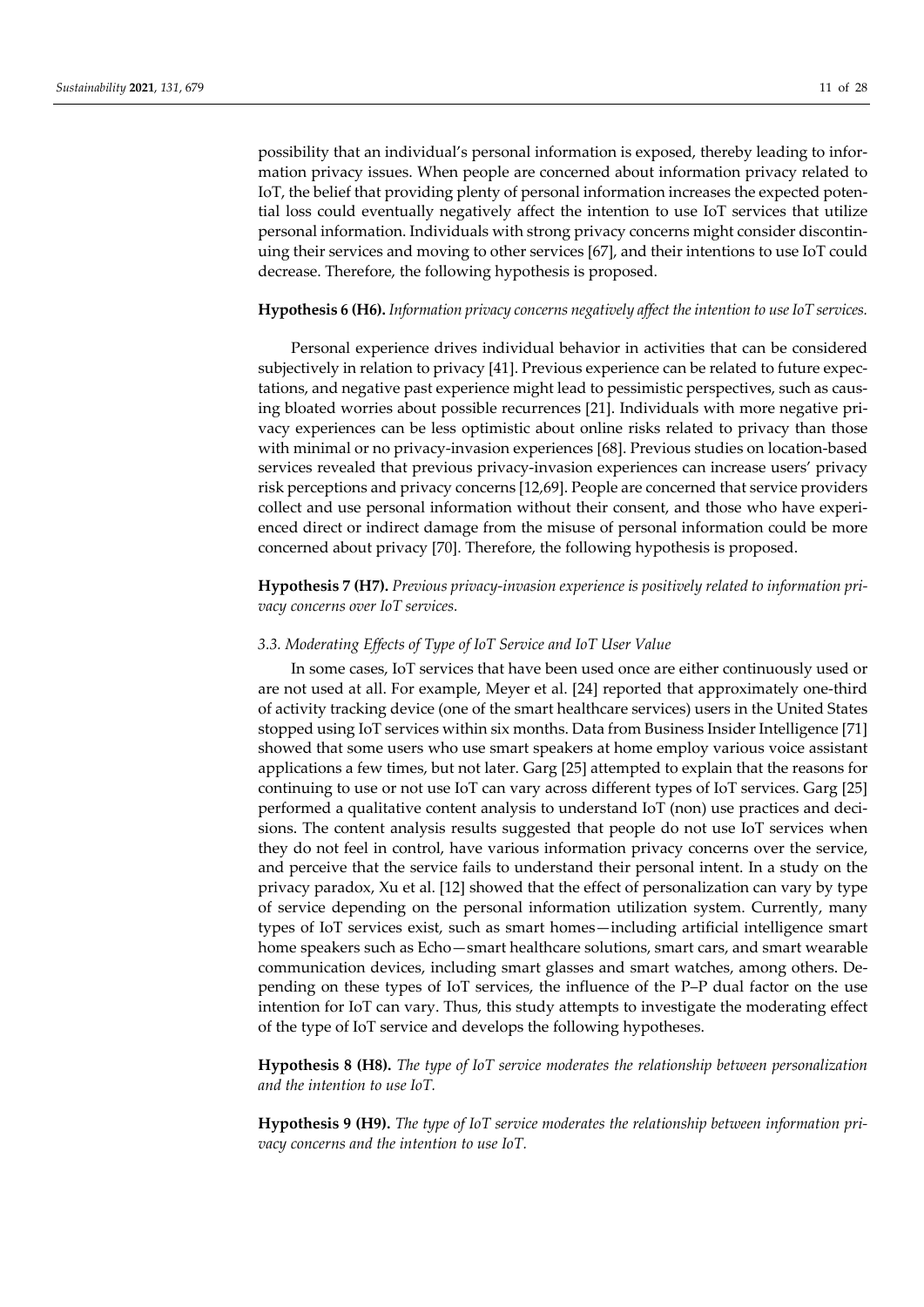Whereas various IoT services are developed competitively, the values that users truly want and experience must be provided if these services are to be settled in people's lives and if the service market is to grow further. Users' perceived value of using IoT can be a significant factor in the continuous use of IoT services [72]. In previous studies on the P– P paradox, the perceived value of services was found to significantly affect the intention to use ICT‐based services [12,31]. However, the influence of the P–P paradox factors on the intention to use might vary depending on the value that a user deems important. The study by Awad and Krishnan [41] on the privacy paradox found that the impact of per‐ sonalization can vary depending on the aspects that users value. A user's decision to further use or stop an IoT service could differ depending on the service's primary purpose and value [25]. For example, the primary purpose of a service might be safety during an emergency or to remotely control and manage objects; this value could moderate the association between the dual-factor (enabler and inhibitor) and the intention to use IoT. Because value can be defined in various ways [73], this study primarily focuses on terms such as user or customer value, and "user value" refers to the evaluation of what users value about products or services [74]. Therefore, IoT user value means the user's per‐ ceived evaluation of IoT services.

IoT services have various types of user values. Park and Ryoo [75] classified IoT user values into the following 11 types, with this classification reflecting the prior literature review on the value perceived by these users: (1) Manageability: using IoT allows people to remotely monitor and manage a situation from the inside and outside as well as any‐ time and anywhere. (2) Automation: IoT automatically suggests or executes a customized service that is suitable for the individual without special effort. (3) Scalability: using IoT enables connection and expansion with new devices, technology, and services. (4) Safety: using IoT can proactively prevent and protect against accidents or external physical threats that might occur in specific spaces. (5) Economic efficiency: using IoT services comes with economic benefits in terms of cost, time, and effort. (6) Speed: IoT services can be used quickly, anytime, and anywhere. (7) Relativity: using IoT helps build consensus among users (e.g., family members), increases communication, and strengthens social re‐ lationships. (8) Familiarity: IoT provides human‐friendly interfaces and services that make IoT‐connected products feel familiar and comfortable. (9) Information: IoT provides the necessary information in an appropriate and efficient manner. (10) Entertainment: in‐ dividuals have fun and are entertained when using IoT services. (11) Environmentality: by using IoT, the surrounding environment, including its temperature, humidity, and air condition, are more purified, thereby contributing to a healthier life. This study applies these IoT user value types proposed by Park and Ryoo [75]. When using a certain IoT service, IoT users will perceive a value as the most important. For example, a smart home service can provide various types of user value, including manageability, automation, safety, and speed. Among these values, a user could consider one value as most im‐ portant, which can make users continue to use IoT. Depending on the type of IoT user value that a user perceives as important, in some cases, only personalization—optimized for an individual through the use of personal information—significantly affects the use intention for IoT. In some cases, only the impact of privacy concerns can be significant. Additionally, both P–P factors might or might not be important for increasing use inten‐ tion. Thus, this study attempts to investigate the moderating effect of the type of IoT user value and develops the following hypotheses.

**Hypothesis 10 (H10).** *The type of IoT user value moderates the relationship between personali‐ zation and the intention to use IoT.*

**Hypothesis 11 (H11).** *The type of IoT user value moderates the relationship between information privacy concerns and the intention to use IoT.*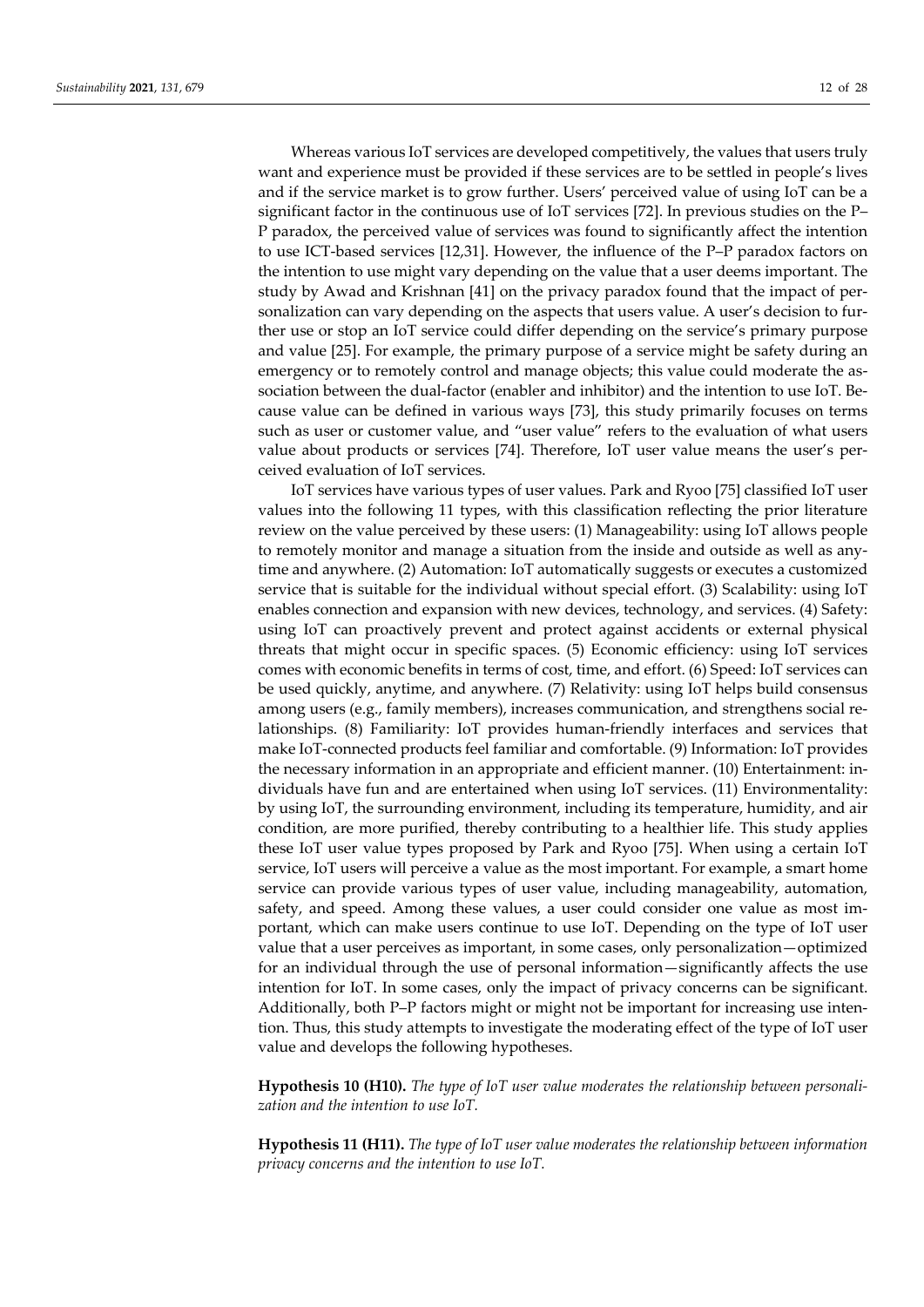#### **4. Research Method**

#### *4.1. Data Collection and Sample*

The data used in this study were collected through a web-based survey. The survey participants were recruited through a professional survey agency that has been conducting various survey projects since its founding in 1978. This agency is a large professional survey organization in South Korea. Only individuals with experience in using IoT ser‐ vices were surveyed. A web survey was conducted with IoT users aged 15 years or older. On the first page of the web survey questionnaire, the purpose and subject of this study were introduced, and confidentiality was guaranteed. First, while explaining the purpose and subject of this study, the definition of IoT concept and IoT services were presented in detail, so that only those with an understanding of these IoT services could be invited to take the survey. Next, survey participants were asked to answer whether they had experience in using IoT services. Only those who answered affirmatively were allowed to an‐ swer the following questions, while the others were filtered out. Meanwhile, many types of IoT services exist: smart homes, smart healthcare, smart cars, smart wearable communication, smart grids, smart buildings, smart cities, smart farms, and smart factories, among others. Respondents were asked to select the IoT service that they use most fre‐ quently and choose the user value that they perceive as most important when using IoT services from among the 11 value types proposed by Park and Ryoo [75].

The survey was conducted from 20 June to 2 July 2019. Data were collected using the stratified random sampling method that takes a random sample within each stratum based on gender and age groups; that is, data were collected in almost the same propor‐ tion by gender and age groups because this research seeks to evenly understand the per‐ ception and experience of IoT according to gender and age groups. In this study, stratified random sampled data were collected. By the time this survey was concluded, 311 questionnaires were collected. After removing incomplete responses, the final sample comprised 306 responses. Table 2 provides a profile of the sample.

| Category                         |                      | FrequencyPercent |      |  |
|----------------------------------|----------------------|------------------|------|--|
|                                  | Men                  | 153              | 50.0 |  |
|                                  | Women                | 153              | 50.0 |  |
|                                  | $18 - 29$            | 81               | 26.5 |  |
| Gender<br>Education<br>Job       | $30 - 39$            | 83               | 27.1 |  |
|                                  | $40 - 49$            | 72               | 23.5 |  |
|                                  | Over <sub>50</sub>   | 70               | 22.9 |  |
|                                  | High school or below | 35               | 11.4 |  |
|                                  | Undergraduate        | 21               | 6.9  |  |
|                                  | University           | 212              | 69.3 |  |
|                                  | Graduate school      | 38               | 12.4 |  |
|                                  | Office worker        | 140              | 45.8 |  |
|                                  | Professional         | 57               | 18.6 |  |
|                                  | Student              | 34               | 11.1 |  |
| Average Monthly Household Income | Housewife            | 33               | 10.8 |  |
|                                  | Inoccupation         | 16               | 5.2  |  |
|                                  | Self-employed        | 15               | 4.9  |  |
|                                  | Civil service        | 11               | 3.6  |  |
|                                  | Less than USD 850    | 11               | 3.6  |  |
|                                  | USD 850-1700         | 18               | 5.9  |  |
|                                  | USD 1700-2550        | 63               | 20.6 |  |
|                                  | USD 2550-3400        | 54               | 17.6 |  |
|                                  |                      |                  |      |  |

**Table 2.** Sample characteristics.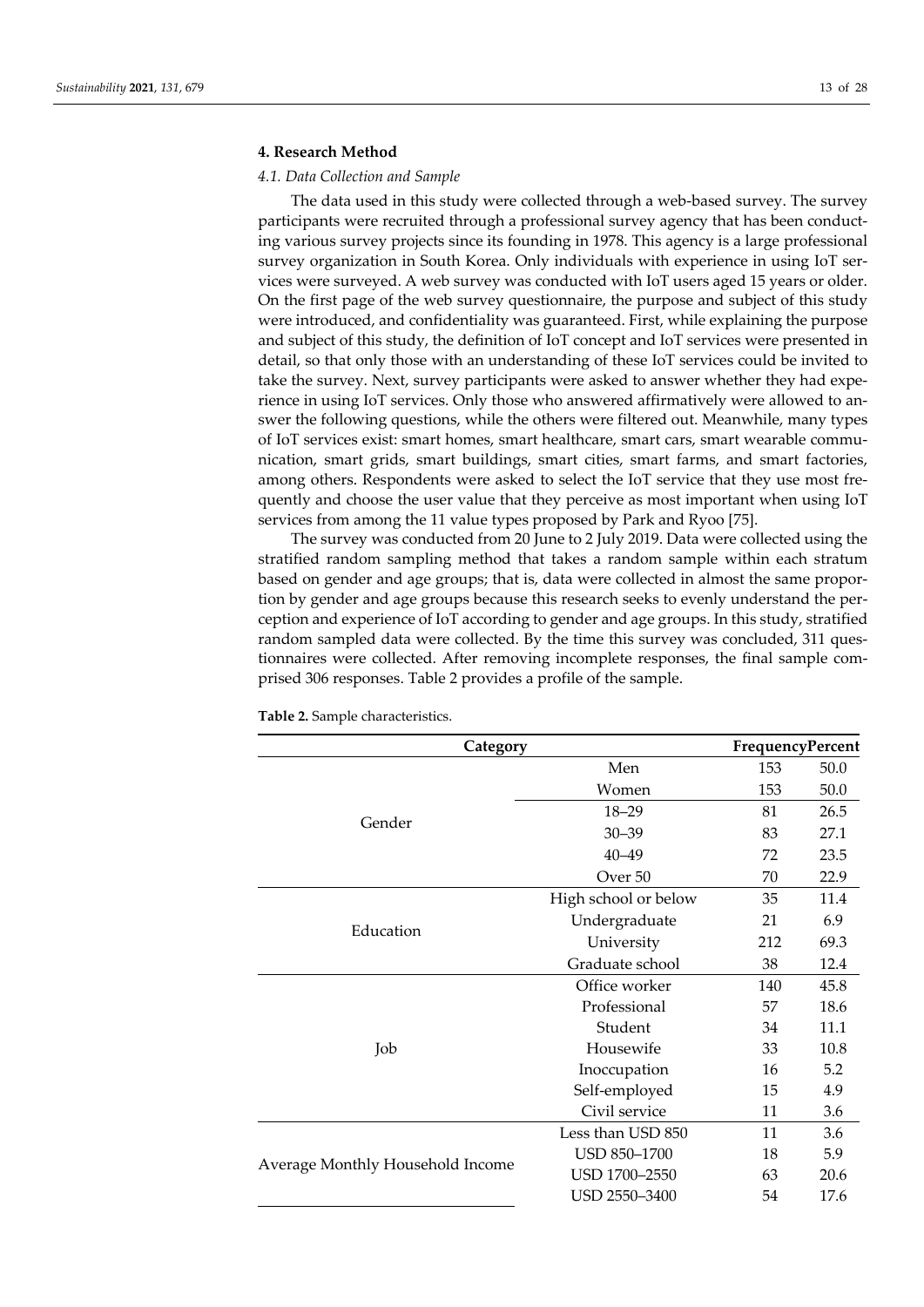|                            | USD 3400-4250                | 52           | 17.0 |
|----------------------------|------------------------------|--------------|------|
|                            | More than USD 4250           | 108          | 35.3 |
|                            | Less than 6 months           | 124          | 40.5 |
|                            | 6 months-1 year              | 82           | 26.8 |
| Period of IoT usage        | 1 year-2 years               | 53           | 17.3 |
|                            | 2 years-3 years              | 28           | 9.2  |
|                            | Longer than 3 years          | 19           | 6.2  |
|                            | Smart home                   | 199          | 65.0 |
|                            | Smart healthcare             | 46           | 15.0 |
|                            | Smart wearable communication | 37           | 12.1 |
|                            | Smart car                    | 14           | 4.6  |
| <b>IoT</b> Service Type    | Smart building               | 3            | 1.0  |
|                            | Smart farm                   | 3            | 1.0  |
|                            | Smart factory                | 3            | 1.0  |
|                            | Smart grid                   | $\mathbf{1}$ | 0.3  |
|                            | Manageability                | 83           | 27.1 |
|                            | Automation                   | 96           | 31.4 |
|                            | Scalability                  | 17           | 5.6  |
|                            | Safety                       | 29           | 9.5  |
|                            | Economic efficiency          | 17           | 5.6  |
| <b>IoT User Value Type</b> | Speed                        | 21           | 6.9  |
|                            | Relativity                   | 4            | 1.3  |
|                            | Familiarity                  | 2            | 0.7  |
|                            | Information                  | 30           | 9.8  |
|                            | Entertainment                | 4            | 1.3  |
|                            | Environmentality             | 3            | 1.0  |

#### *4.2. Measurements*

To measure these research variables, existing validated scales were adapted for the context of this study. Each variable included multiple items measured on seven‐point Lik‐ ert scales. To ensure the face validity of the measurement items, a pilot test was conducted using 10 undergraduate students and 5 graduate students who understood what IoT services are. These students were not part of the final sample. This study tested face validity as an assessment method forjudging which items are appropriate to the targeted construct [76]. After testing face validity in the pilot test, minor wording changes were made to clarify the items' meanings. Table 3 provides the operationalized definitions of these research variables, and Table A1 in Appendix A presents specific measurement items.

#### **Table 3.** Operationalized definitions of variables.

| Variable                   | <b>Operationalized Definition</b><br><b>References</b> |          |  |  |
|----------------------------|--------------------------------------------------------|----------|--|--|
| Cognitive                  | Degree of innovativeness motivated by mental           |          |  |  |
| Innovativeness             | stimulation and cognitive goals                        |          |  |  |
| Functional                 | Degree of innovativeness motivated by the func-        |          |  |  |
| Innovativeness             | tional performance of innovations                      |          |  |  |
| Hedonic                    | Degree of innovativeness motivated by affective        | [20, 60] |  |  |
| Innovativeness             | stimulation and gratification                          |          |  |  |
| Social                     | Degree of innovativeness motivated by the self-        |          |  |  |
| Innovativeness             | assertive social need for differentiation              |          |  |  |
|                            | Degree of direct or indirect experience that an in-    |          |  |  |
| Previous Privacy           | dividual has been exposed to or suffered from in       | [12, 70] |  |  |
| <b>Invasion Experience</b> | terms of the damage of privacy online                  |          |  |  |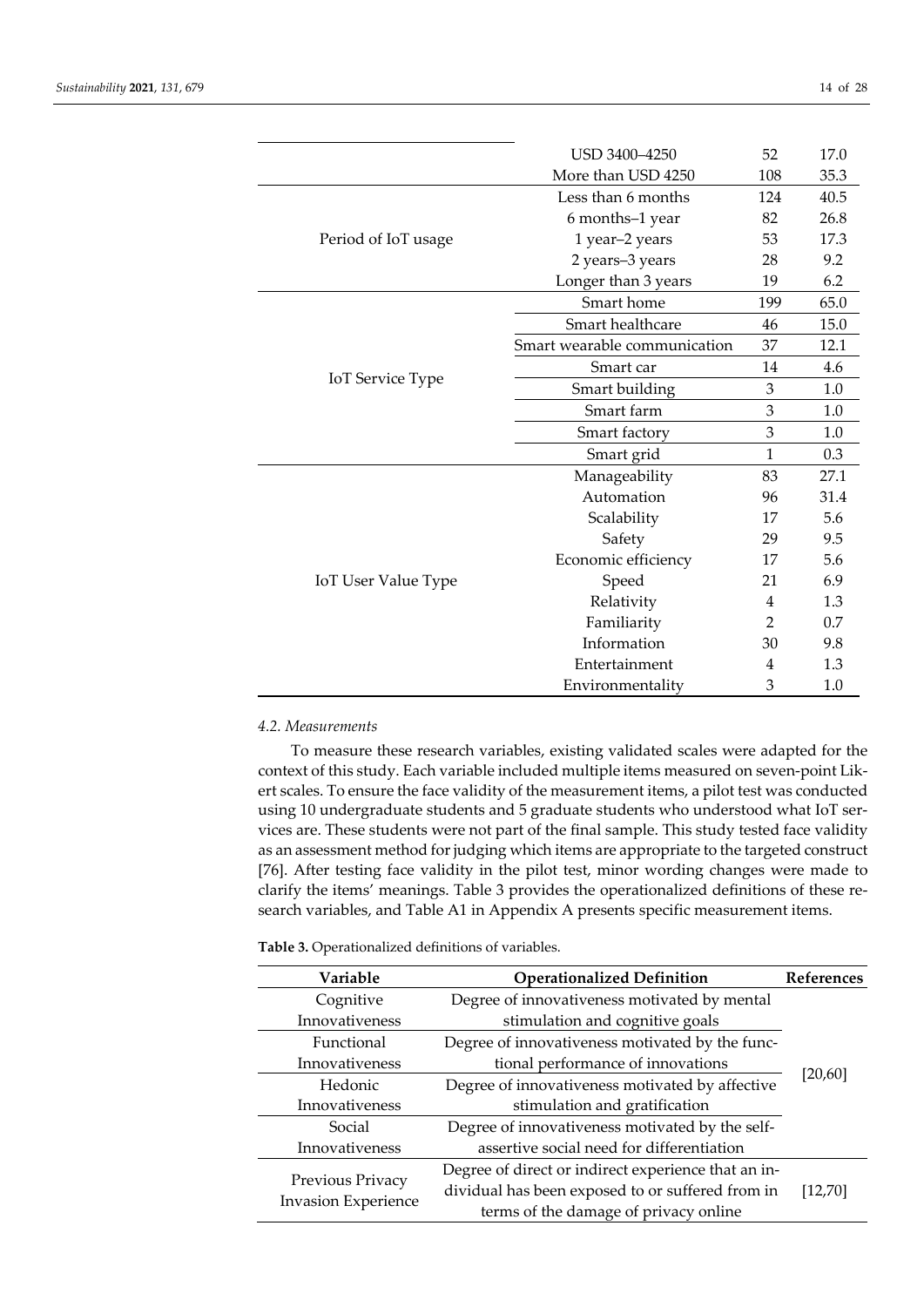| Personalization<br>of IoT Services      | Degree of perception that IoT services are tai-<br>lored to individual preferences and situations<br>based on personal information                                                                                   |          |  |  |
|-----------------------------------------|----------------------------------------------------------------------------------------------------------------------------------------------------------------------------------------------------------------------|----------|--|--|
| <b>Information Privacy</b>              | Degree of concerns over the possibility that per-<br>sonal information collected by IoT providers may<br>Concerns of IoT Services lead to privacy violations from intentional or un-<br>intentional misuse and abuse | [44, 65] |  |  |
| Intention to Use<br><b>IoT</b> Services | Degree of willingness to use IoT services                                                                                                                                                                            | [78]     |  |  |

#### **5. Data Analysis and Results**

The proposed model was tested using structural equation modeling supported by partial least squares (PLS), SmartPLS version 3.3.3, which has been widely used in prior research and supports simultaneous testing of the measurement and structural models [79].

## *5.1. Measurement Validation*

To validate the measurement instrument, confirmatory factor analysis (CFA) using PLS was conducted. The convergent validity and reliability of the measurement model were evaluated by examining item-construct loading, composite reliability (CR), Cronbach's alpha, and average variance extracted (AVE) [80]. Table 4 presents the results of the CFA. All standardized factor loadings were greater than the threshold of 0.6 [81], CR and Cronbach's alpha for all of the constructs exceeded 0.7, and the AVE for each construct was greater than 0.5, all of which were the recommended threshold values [80,82]. As all conditions were met, the convergent validity and reliability of the measurements were established.

The discriminant validity of the measurement model was examined by comparing the square root of AVE for each construct with the inter‐construct correlations [82]. As Table 5 shows, the square root of AVE for each construct was larger than all of the related inter-construct correlations, thus establishing the discriminant validity of all of the scales. Additionally, the variance inflation factor (VIF) scores were assessed to check for multi‐ collinearity among the constructs. The resultant VIF scores ranged from 1.056 to 2.555, which were lower than the recommended threshold value of 10 [83]. Thus, there was no multicollinearity problem in this study. The extent of common method bias was tested with Harman's one-factor test [84], which assesses whether a single factor accounts for greater than 50% of the variance. The results showed that no factor significantly dominated the explanation of variance (with the most influential factor accounting for 17.214% of the variance); thus, there is no common method bias problem in this study.

In sum, the results of testing the instrument validity indicate the adequacy of the measurement model used in this study.

| Construct                          |                  |       |       | Item Factor Loading AVE Composite Reliability | Cronbach's Alpha |  |
|------------------------------------|------------------|-------|-------|-----------------------------------------------|------------------|--|
|                                    | COI1             | 0.884 |       |                                               |                  |  |
| Cognitive<br><b>Innovativeness</b> | CO <sub>I2</sub> | 0.909 |       | 0.944                                         |                  |  |
|                                    | CO <sub>I3</sub> | 0.897 | 0.808 |                                               | 0.921            |  |
| (COI)                              | COI4             | 0.905 |       |                                               |                  |  |
|                                    | FUI1             | 0.838 |       |                                               |                  |  |
| Functional                         | FUI <sub>2</sub> | 0.881 |       |                                               |                  |  |
| Innovativeness                     | FUI <sub>3</sub> | 0.843 | 0.713 | 0.925                                         | 0.899            |  |
| (FUI)                              | FUI4             | 0.805 |       |                                               |                  |  |
|                                    | FUI <sub>5</sub> | 0.853 |       |                                               |                  |  |
|                                    | HEI1             | 0.887 | 0.811 | 0.945                                         | 0.922            |  |

**Table 4.** Results of testing convergent validity and reliability.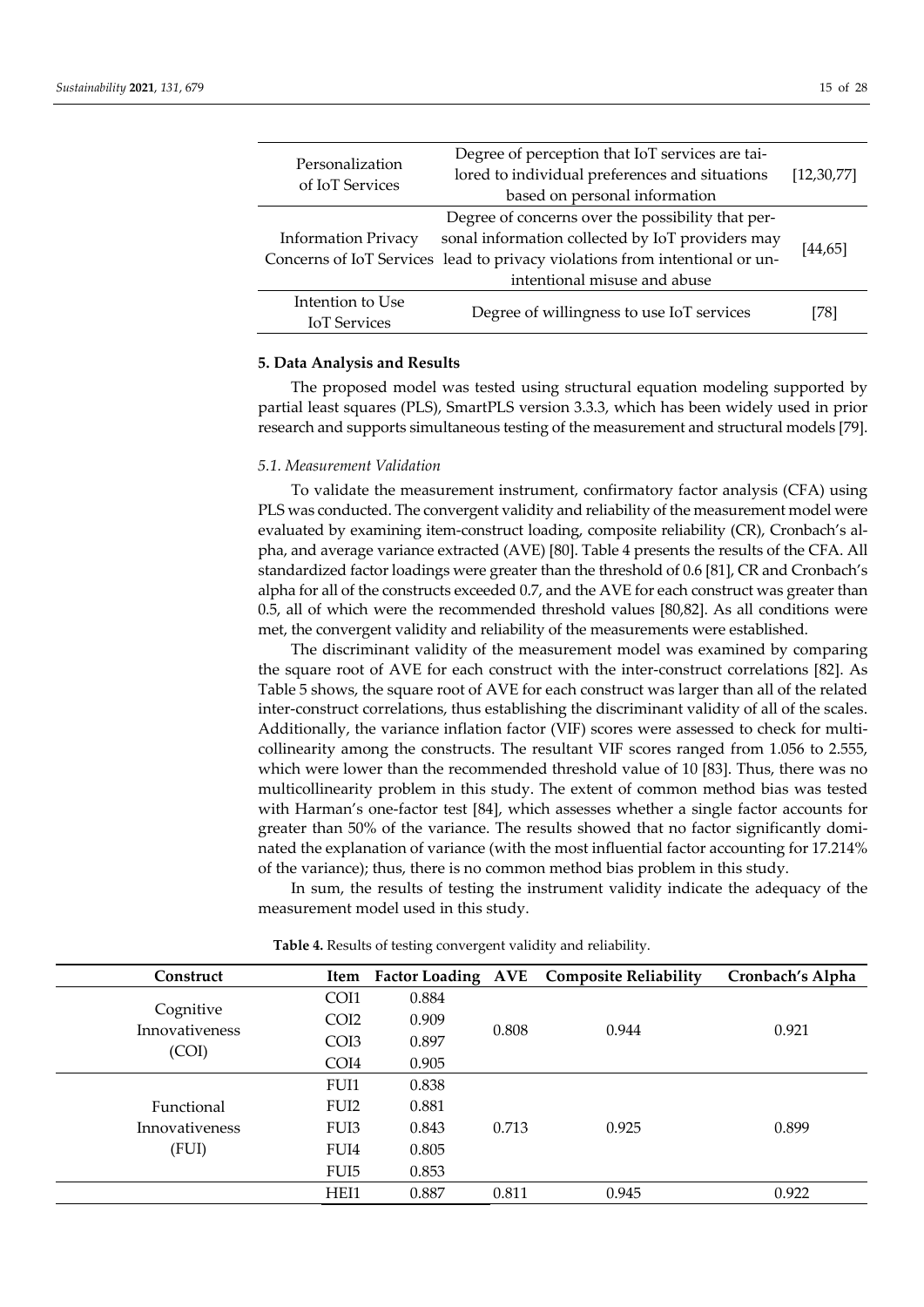| Hedonic                         | HEI2               | 0.902 |       |       |       |
|---------------------------------|--------------------|-------|-------|-------|-------|
| Innovativeness                  | HEI3               | 0.910 |       |       |       |
| (HEI)                           | HEI4               | 0.902 |       |       |       |
|                                 | SOI1               | 0.833 |       |       |       |
| Social                          | SOI2               | 0.888 |       |       |       |
| Innovativeness                  | SOI3               | 0.909 | 0.772 | 0.944 | 0.926 |
| (SOI)                           | SOI4               | 0.905 |       |       |       |
|                                 | SOI <sub>5</sub>   | 0.856 |       |       |       |
|                                 | PPI1               | 0.675 |       |       |       |
| Previous Privacy                | PPI <sub>2</sub>   | 0.817 |       |       |       |
| <b>Invasion Experience</b>      | PPI3               | 0.871 | 0.634 | 0.873 | 0.808 |
| (PPI)                           | PPI4               | 0.809 |       |       |       |
|                                 | PER1               | 0.877 |       |       |       |
|                                 | PER <sub>2</sub>   | 0.896 |       |       |       |
| Personalization of              | PER <sub>3</sub>   | 0.910 |       |       |       |
| <b>IoT</b> Services             | PER4               | 0.895 | 0.794 | 0.964 | 0.957 |
| (PER)                           | PER <sub>5</sub>   | 0.892 |       |       |       |
|                                 | PER <sub>6</sub>   | 0.886 |       |       |       |
|                                 | PER7               | 0.881 |       |       |       |
|                                 | IPC1               | 0.778 |       |       |       |
|                                 | IPC <sub>2</sub>   | 0.910 |       |       |       |
| Information Privacy Concerns of | IPC3               | 0.932 |       |       |       |
| <b>IoT</b> Services             | $_{\mathrm{IPC4}}$ | 0.929 | 0.816 | 0.969 | 0.962 |
| (IPC)                           | IPC <sub>5</sub>   | 0.928 |       |       |       |
|                                 | IPC <sub>6</sub>   | 0.931 |       |       |       |
|                                 | IPC7               | 0.907 |       |       |       |
|                                 | INT1               | 0.921 |       |       |       |
| Intention to Use IoT Services   | INT <sub>2</sub>   | 0.922 | 0.836 | 0.953 | 0.935 |
| (INT)                           | INT3               | 0.918 |       |       |       |
|                                 | INT4               | 0.896 |       |       |       |

**Table 5.** Correlation matrix and square roots of AVE 1.

|            | <b>PER</b> | <b>PPI</b> | <b>IPC</b> | <b>SOI</b> | <b>FUI</b> | <b>HEI</b> | <b>COI</b> |
|------------|------------|------------|------------|------------|------------|------------|------------|
| <b>PER</b> | 0.891      |            |            |            |            |            |            |
| PPI        | 0.194      | 0.796      |            |            |            |            |            |
| <b>IPC</b> | 0.231      | 0.449      | 0.904      |            |            |            |            |
| SOI        | 0.456      | 0.167      | 0.086      | 0.879      |            |            |            |
| <b>FUI</b> | 0.578      | 0.233      | 0.179      | 0.578      | 0.844      |            |            |
| <b>HEI</b> | 0.589      | 0.219      | 0.149      | 0.677      | 0.678      | 0.900      |            |
| <b>COI</b> | 0.576      | 0.089      | 0.103      | 0.671      | 0.671      | 0.684      | 0.899      |

<sup>1</sup> The leading diagonal in bold shows the square root of each construct's AVE.

#### *5.2. Hypotheses Testing*

The structural model was examined using PLS. To test the hypotheses, the path coefficients and statistical significance were analyzed. Figure 3 presents the results of the structural model analysis. As hypothesized, the personalization of IoT services showed a significant positive effect on the use intention for IoT, thereby supporting Hypothesis 1. However, unlike the expected impact, the information privacy concerns of IoT services did not significantly affect the use intention; thus, Hypothesis 6 is not supported. Cognitive, functional, and hedonic innovativeness had significant positive effects on the personalization of IoT, thereby supporting Hypothesis 2, Hypothesis 3, and Hypothesis 4. Meanwhile,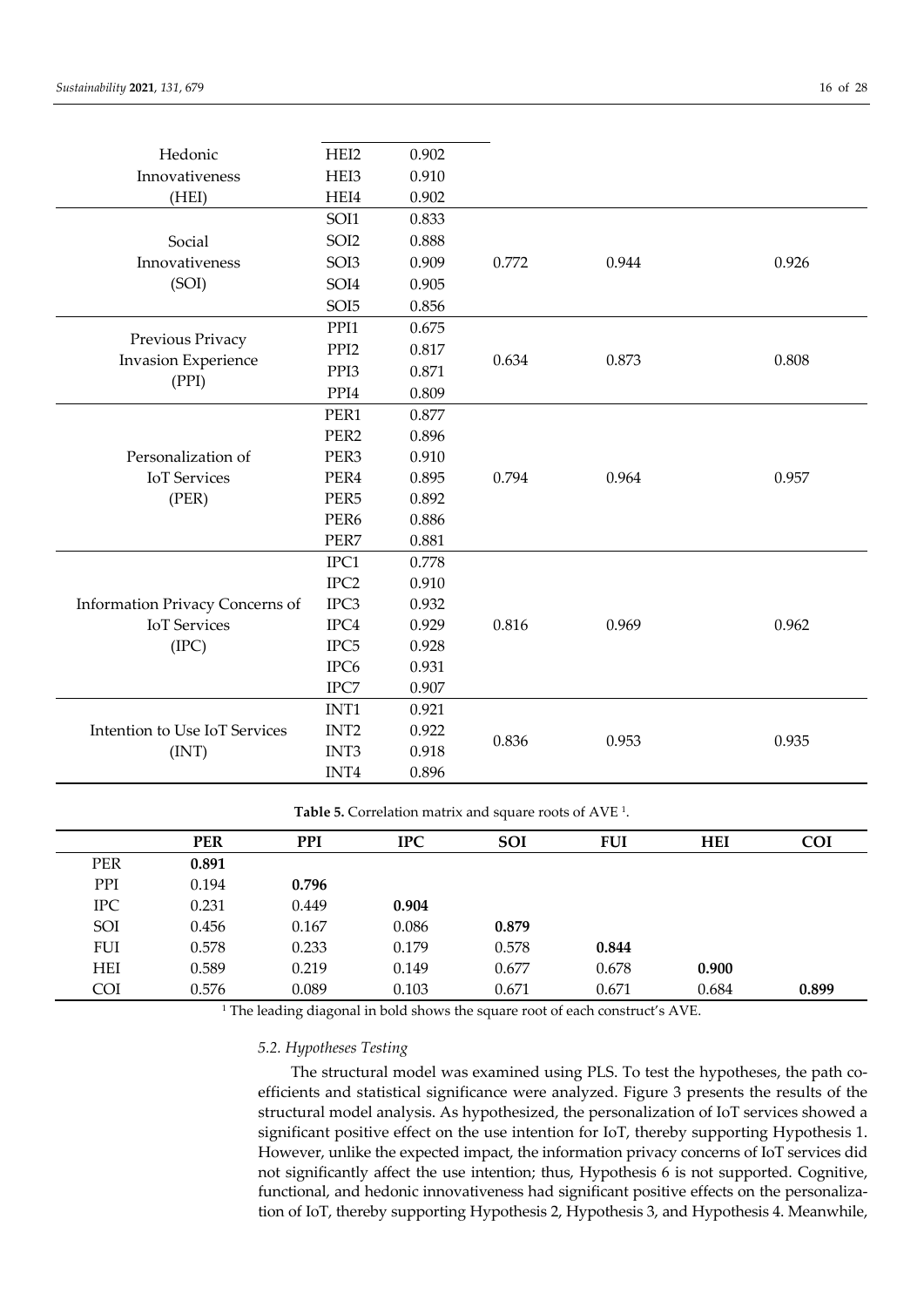the path between social innovativeness and personalization was not significant; thus, Hy‐ pothesis 5 was not supported. Previous privacy‐invasion experience had a significant posi‐ tive effect on the information privacy concerns of IoT, thereby supporting Hypothesis 7.



 $(*: p < 0.01, **: p < 0.001, ns: not significant; two-tailed)$ 

**Figure 3.** Results from testing of the structural model.

To verify the moderating effects of IoT service type, this study compared the rela‐ tionships between the dual factor and the intention to use among the IoT service types, following the two‐step procedure employed by Keil et al. [85]. First, for each of the groups, the use intention was regressed on the dual factor. Table 6 presents the first step regression results. Second, the corresponding path coefficients (e.g., personalization  $\rightarrow$  intention) in the groups' regression models were statistically compared using the *t*‐test from Keil et al. [85]. This comparison was conducted for only the paths that were significant in both groups. Regarding the results in the second step, a significant *t*‐value from the *t*‐test be‐ tween the corresponding path coefficients indicates that the difference for that particular path between groups is statistically significant [86,87]. A comparative analysis among IoT service types was conducted for a total of 4 IoT services only with 10 or more samples in the group [88] — that is, smart home, smart healthcare, smart car, and smart wearable communication. In Table 6, the analysis results of the IoT service type groups showed that the significant paths differed among IoT service types. In terms of the personalization–inten‐ tion relationship, statistically significant differences existed in the path coefficients among IoT service types, as shown in Table 7. The influence of personalization was the highest for smart home and smart car and was lowest for smart healthcare. Meanwhile, the impact of information privacy concerns on use intention was significant only for smart healthcare and smart wearable communication. Particularly, its influence was positive for smart healthcare. The results of this analysis showed that the effects of P–P on use intention differed depending on IoT service type. Thus, Hypothesis 8 and Hypothesis 9 were supported.

**Table 6.** Results obtained from testing of the relationship between the dual factor and intention among IoT service types.

|                                                                      | <b>Path Coefficient</b> |                                    |                  |                                     |  |  |
|----------------------------------------------------------------------|-------------------------|------------------------------------|------------------|-------------------------------------|--|--|
| Path                                                                 |                         | <b>Smart Home</b> Smart Healthcare | <b>Smart Car</b> | <b>Smart Wearable Communication</b> |  |  |
| Personalization $\rightarrow$ Intention<br>to Use IoT                | $0.672$ ***             | $0.539$ ***                        | $0.672**$        | $0.639***$                          |  |  |
| Information Privacy Con-<br>cerns $\rightarrow$ Intention to Use IoT | $0.021$ (ns)            | $0.251*$                           | $0.236$ (ns)     | $-0.244*$                           |  |  |

\*:  $p < 0.05$ ; \*\*:  $p < 0.01$ ; \*\*\*:  $p < 0.001$ ; ns: not significant (two-tailed).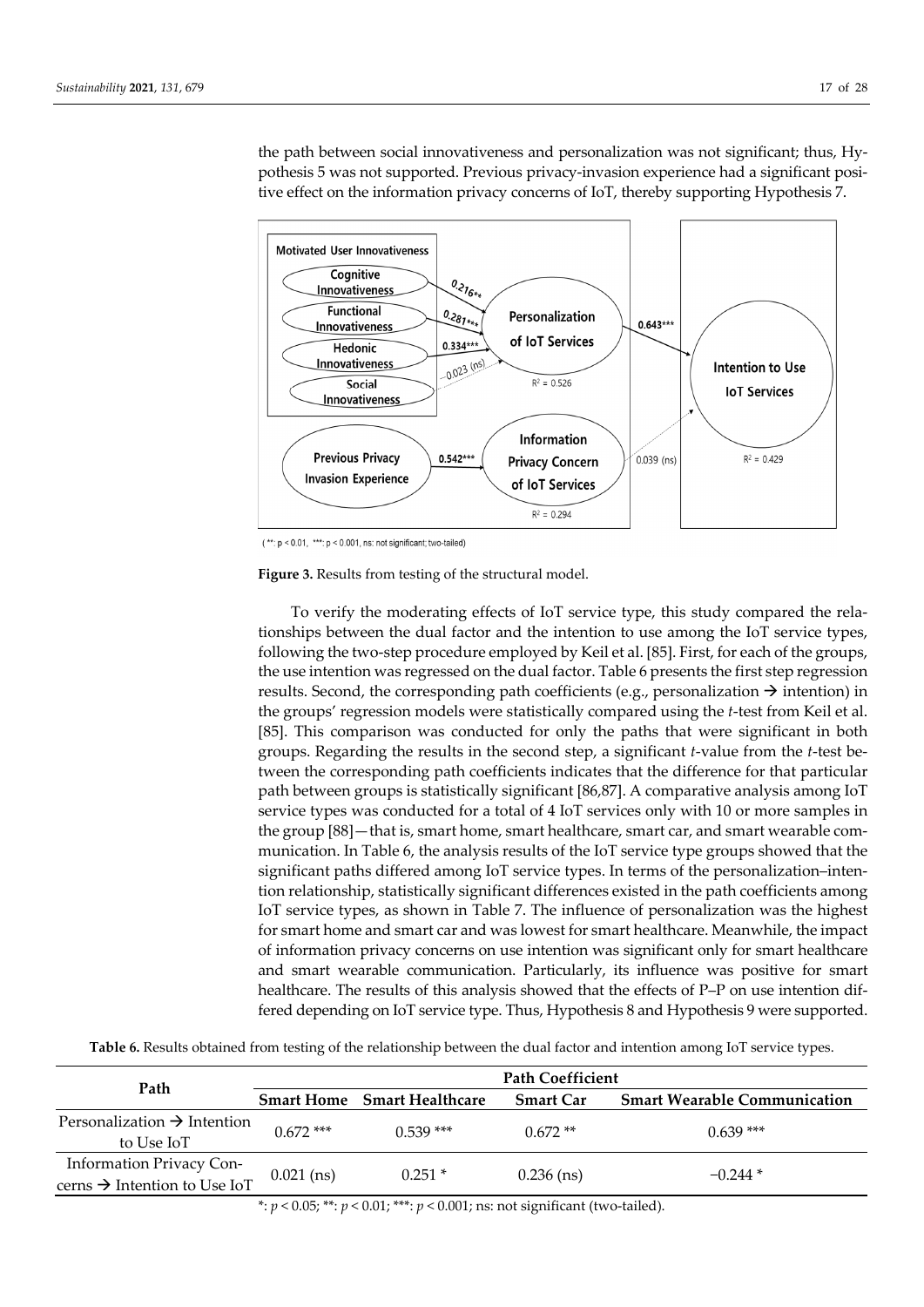| Path                                                  | <b>Path Coefficient</b><br>(Standard Error) | <b>Between Groups</b> | t-Value by t-Test <sup>1</sup> |  |
|-------------------------------------------------------|---------------------------------------------|-----------------------|--------------------------------|--|
|                                                       |                                             | HO vs. SC             | $0.000$ (ns)                   |  |
|                                                       | HO: 0.672 (0.057)                           | HO vs. WC             | $2.197*$                       |  |
| Personalization $\rightarrow$ Intention<br>to Use IoT | SC: 0.672(0.274)                            | HO vs. HC             | $12.321$ ***                   |  |
|                                                       | WC: 0.639 (0.167)                           | SC vs. WC             | $0.523$ (ns)                   |  |
|                                                       | HC: 0.539(0.096)                            | SC vs. HC             | $2.814**$                      |  |
|                                                       |                                             | WC vs. HC             | $3.422$ ***                    |  |
| Information Privacy Con-                              | HC: 0.251(0.098)                            | HC vs. WC             | $18.420$ ***                   |  |
| cerns $\rightarrow$ Intention to Use IoT              | $WC: -0.244 (0.146)$                        |                       |                                |  |

**Table 7.** Results of comparative testing of path coefficients among IoT service types.

HO = Smart Home; SC = Smart Car; WC = Smart Wearable Communication; HC = Smart Healthcare. \*: *p* < 0.05; \*\*: *p* < 0.01; \*\*\*: *p* < 0.001; ns: not significant (two‐tailed). <sup>1</sup> *t*‐test is conducted using the following formula of Keil et al. [49]. *t*-value = (PC1 – PC2)/[Spooled  $\times \sqrt{(1/N1 + 1/N2)}$ ; where Spooled = pooled estimator for the variance; Spooled =  $\sqrt{\{(N1-1)/(N1+N2-2)\}} \times SE1^2 + \{(N2-1)/(N1+N2-2)\} \times SE2^2$ ; Ni = sample size of dataset for group I; SEi = standard error of path in structural model of group I; PCi = path coefficient in structural model of group i.

> Finally, to verify the moderating effect of the type of IoT user value, a comparative analysis among user value groups was conducted through the same procedure for Hypothesis 8–Hypothesis 9 for a total of 7 groups with 10 or more samples in the group [88] specifically, these included manageability, automation, scalability, safety, economic efficiency, speed, and information. The regression results of the sub‐groups in Table 8 show that the significant paths differed among IoT user value types. Regarding the path from personalization to use intention, statistically significant differences existed in the path co‐ efficients among IoT user value types, as presented in Table 9. The effect of personaliza‐ tion was the highest for economic efficiency and the second highest was for speed and information, followed by manageability, automation, and safety. The impact of the information privacy concerns on use intention was significant only for manageability; for other user value types, although the path coefficients were not significant, the direction of the influence of privacy concerns on use intention was positive for some value types and negative for others. As a result of this analysis, the effects of P–P on use intention differed depending on the type of IoT user value that IoT users considered important. Thus, Hy‐ pothesis 10 and Hypothesis 11 were supported.

**Table 8.** Results obtained from testing of the relationship between the dual factor and intention among IoT user value types.

|                                                                                       | <b>Path Coefficient</b> |             |                                     |           |                                                                                 |             |                            |
|---------------------------------------------------------------------------------------|-------------------------|-------------|-------------------------------------|-----------|---------------------------------------------------------------------------------|-------------|----------------------------|
| Path                                                                                  |                         |             |                                     |           | ManageabilityAutomationScalability Safety Economic Efficiency Speed Information |             |                            |
| Personalization $\rightarrow$ Intention to Use IoT                                    | $0.624$ ***             | $0.594$ *** | 0.251(ns)                           | $0.514**$ | $0.928***$                                                                      | $0.778$ *** | $0.767$ ***                |
| <b>Information Privacy Concerns</b><br>$\rightarrow$ Intention to Use IoT             | $0.186*$                |             | 0.069 (ns) 0.199 (ns) $-0.072$ (ns) |           | $-0.089$ (ns)                                                                   |             | $0.115$ (ns) $-0.062$ (ns) |
| *: $p < 0.05$ ; **: $p < 0.01$ ; ***: $p < 0.001$ ; ns: not significant (two-tailed). |                         |             |                                     |           |                                                                                 |             |                            |

|  | Table 9. Results of comparative testing of path coefficients among IoT user value types |  |
|--|-----------------------------------------------------------------------------------------|--|
|  |                                                                                         |  |

| Path                               | <b>Path Coefficient</b><br>(Standard Error) | <b>Between Groups</b> | <i>t</i> -Value by <i>t</i> -Test |
|------------------------------------|---------------------------------------------|-----------------------|-----------------------------------|
|                                    | EC: $0.928(0.136)$                          | EC vs. SP             | $2.248*$                          |
|                                    | SP: 0.778 (0.246)                           | EC vs. IN             | $4.253***$                        |
| Personalization                    | IN: $0.767(0.118)$                          | EC vs. MA             | 12.184***                         |
| $\rightarrow$ Intention to Use IoT | MA: 0.624 (0.083)                           | EC vs. AU             | 12.751 ***                        |
|                                    | AU: 0.594 (0.092)                           | EC vs. SF             | $9.385***$                        |
|                                    | SF: 0.514 (0.149)                           | SP vs. IN             | $0.213$ (ns)                      |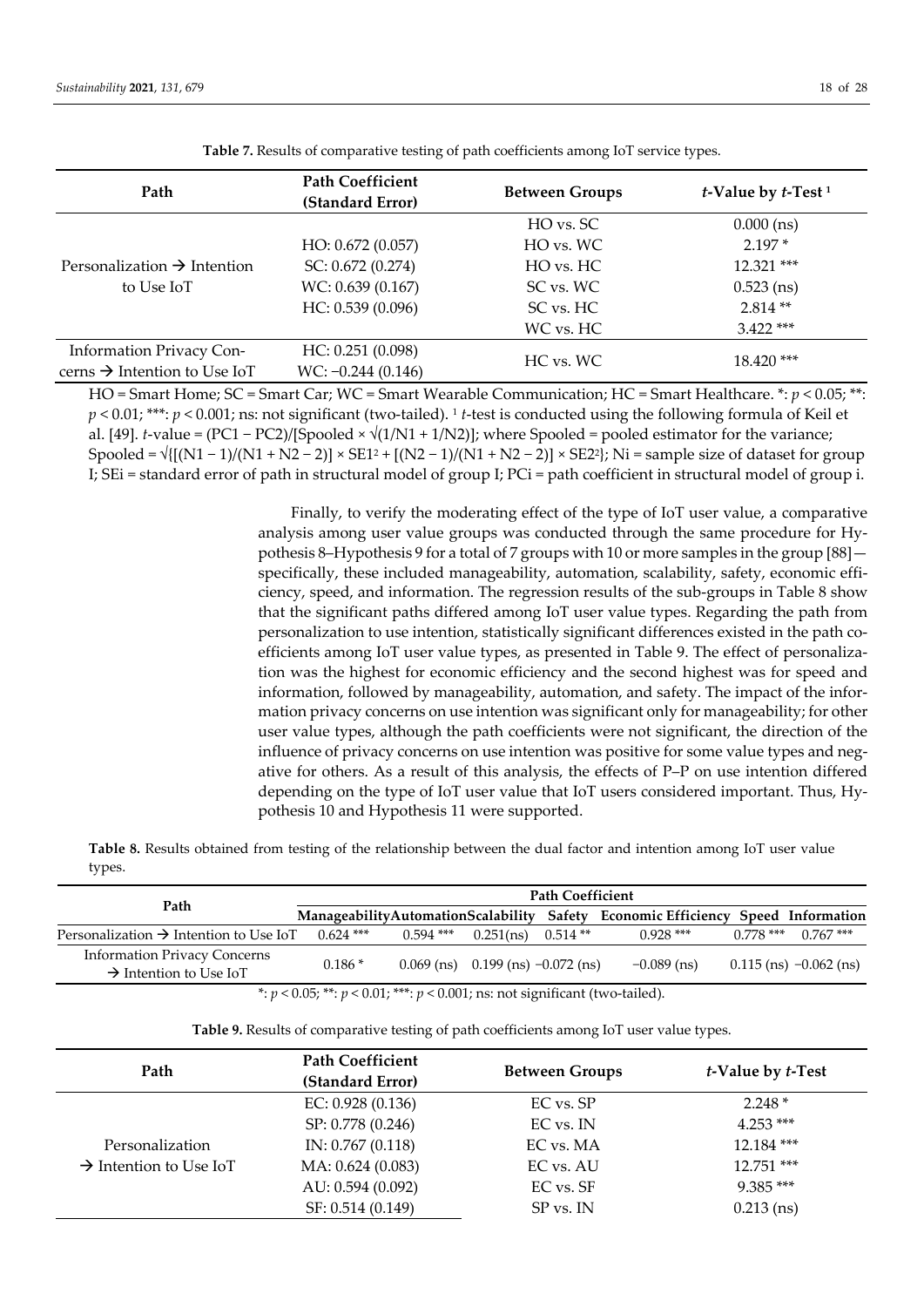| SP vs. MA | $4.779$ *** |
|-----------|-------------|
| SP vs. AU | $5.771$ *** |
| SP vs. SF | $4.716***$  |
| IN vs. MA | $7.186***$  |
| IN vs. AU | 8.380***    |
| IN vs. SF | $7.243***$  |
| MA vs. AU | $2.276*$    |
| MA vs. SF | $4.910***$  |
| AU vs. SF | $3.507***$  |

EC = Economic efficiency; SP = Speed; IN = Information; MA = Manageability; AU = Automation; SF = Safety. \*: *p* < 0.05; \*\*\*:  $p < 0.001$ ; ns: not significant (two-tailed).

> Additionally, this study tested the difference in the mean value of the research vari‐ ables by demographic group factors (control variables), including gender, age, occupa‐ tion, income, and education level. The ANOVA testing results show the differences among demographic groups. Among gender, significant differences existed for cognitive, hedonic, and social innovativeness, and intention to use IoT. Men showed higher degrees of difference than women. In age groups, the degree of perceived personalization showed a significant difference—it was the highest among young people aged between 18 and 29. In the occupation groups, significant differences were found in personalization, cognitive, hedonic, and social innovativeness, and use intention for IoT, all of which were the highest in the student group. In the education level groups, significant differences existed among personalization and information privacy concerns, with information privacy concerns be‐ ing the highest in the graduate school group, and personalization was the highest among undergraduate students. The income level groups showed no significant differences.

#### **6. Discussion and Conclusion**

#### *6.1. Findings and Theoretical Contributions*

Based on the dual-factor theory, this study empirically investigated the causes of people's usage, and other consequent phenomena, in relation to IoT services. Many previous studies examined the effects of perceived usefulness and ease of use on the attitude to‐ ward using new ICT services as well as the intent of use under the technology acceptance model framework. However, in this study, a different approach was employed to explain why individuals have a behavioral intention to use IoT based on the dual-factor theory and the P–P paradox perspective.

Particularly, the four-dimensional motivated innovativeness was expected to influence personalization in IoT services. The results of this study demonstrate the following. First, cognitive innovativeness, which satisfies individuals' intellectual needs, can help with the fact that more attention is paid to personalized IoT services. Second, functional innovativeness, which is motivated by focusing on the performance of products' and services' utilitarian functions, increases the perceived personalization of IoT. Third, the he‐ donic innovativeness of individuals, which is related to affective stimulation, such as feel‐ ings of enjoyment and excitement when using new ICT products or services, can be an important factor in enhancing the perceived personalization of IoT. Specifically, hedonis‐ tic innovativeness had the greatest influence on personalization (the path coefficient for personalization was the largest among the motivating innovativeness factors). Thus, it can be interpreted that the use of IoT services can be most effectively facilitated when users are motivated to enjoy personalized IoT services. However, social innovativeness did not significantly affect the personalization of IoT. This result implies that individuals' social innovativeness, which is motivated by social impressions that differentiate one from others, is not directly associated with obtaining personalized IoT services. One possible ex‐ planation for this result is that the use of personalized IoT services has not yet been linked to social respect or the expression of an intentional impression regarding others, as argued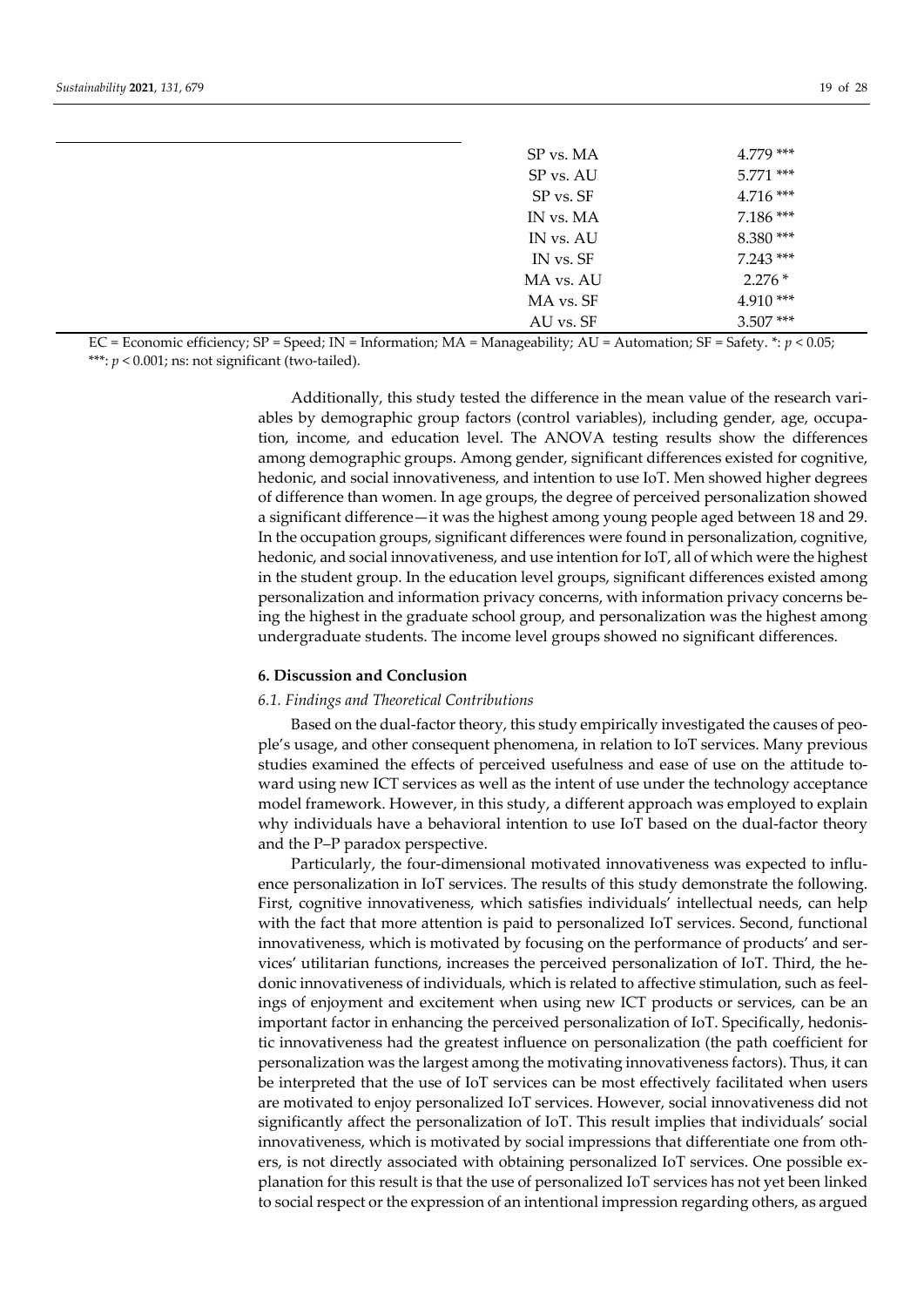by Esfahani and Reynolds [40]. Esfahani and Reynolds [40] studied consumer innovative‐ ness regarding the adoption of very new products and argued that social innovativeness can influence different directions, unlike the other three aspects of innovativeness. They claimed that if a product/service is still too new and only a few early adopters exist, and it is unavailable for use for ordinary people, consumers could be less interested in the product/service in the near future because it is less helpful to them in terms of expressing themselves socially. Therefore, consumers' social-motivated innovativeness can negatively affect their attitudes toward products/services [40]. In the results of this study, alt‐ hough social innovativeness was not significant, it showed a negative path coefficient value. Therefore, it can be interpreted as being similar to the argument in the previous study [40]. Some existing research (e.g., [89]) has explained that innovativeness directly influences the intention to use; however, this study showed that the strengths of the personalization of IoT services is highly perceived when individuals' multifaceted innovativeness is high. Consequently, the willingness to continue using IoT services can increase. To further verify the role that personalization plays as a mediator, an additional analysis was conducted in this study. The analysis results showed that the effects of cognitive and functional innovativeness on use intention were fully mediated and that of hedonic innovativeness on use intention was partially mediated by personalization.

This study found that the perceived personalization performance of IoT services can enhance individuals' intention to use IoT. Garg [25] asserted that users are more likely to continue using IoT devices that do not require extra work and that fit easily into their personal daily life routines. The result of this study is consistent with prior exploratory studies in that the main reason that users continue to use IoT can be the merit of personalized services tailored to their personal lives [25,45]. However, this study also showed that the degree of influence of personalization on use intention can be moderated by IoT service type and user value type. In the cases where the user uses certain IoT services (smart healthcare and smart wearable communication) and the value of manageability is highly perceived, the effects of P–P were found to coexist simultaneously.

Meanwhile, the results showed that information privacy concerns may not reduce the intention to use. This result can be interpreted as suggesting that most current users who have already attempted new IoT services do not have strong enough privacy concerns to stop using IoT. However, this study revealed that the influence of information privacy concerns on use intention can be moderated by IoT service type and user value type. For example, privacy concerns can be an inhibitor factor that negatively affects users' future use intention when using smart wearable communication devices. Additionally, this study demonstrated that people can be seriously concerned about their information privacy in relation to IoT when they have previous privacy‐invasion experiences. Individ‐ uals might be highly aware of information privacy concerns given that they have experienced invasions of their privacy. Even if people perceive the advantages of personalized IoT services to be higher than the disadvantages of possible privacy leakage, when they have experienced personal information and privacy leakages several times, the negative perceptions from bad experiences can be accumulated and the concerns about privacy can be amplified; this might cause privacy concerns to outweigh the benefits of personalization. Therefore, IoT services' privacy protection is more important, especially for those who fear the risk of invasions of privacy when using IoT services because of their past negative experiences.

This study attempted to answer the following research agendas: (1) Although the P– P paradox could occur related to IoT, what are the main factors influencing IoT use inten‐ tion? (2) Does the P–P phenomenon appear differently depending on the types of IoT ser‐ vices and user values? By solving these research agendas, this study contributes to gaining a better understanding of the factors influencing an increase in the intention to use IoT services. Existing research on IoT has primarily been conducted for a particular service rather than comparing the differences across several IoT services. The main factor for continuously using or not using IoT services could vary depending on the type of IoT service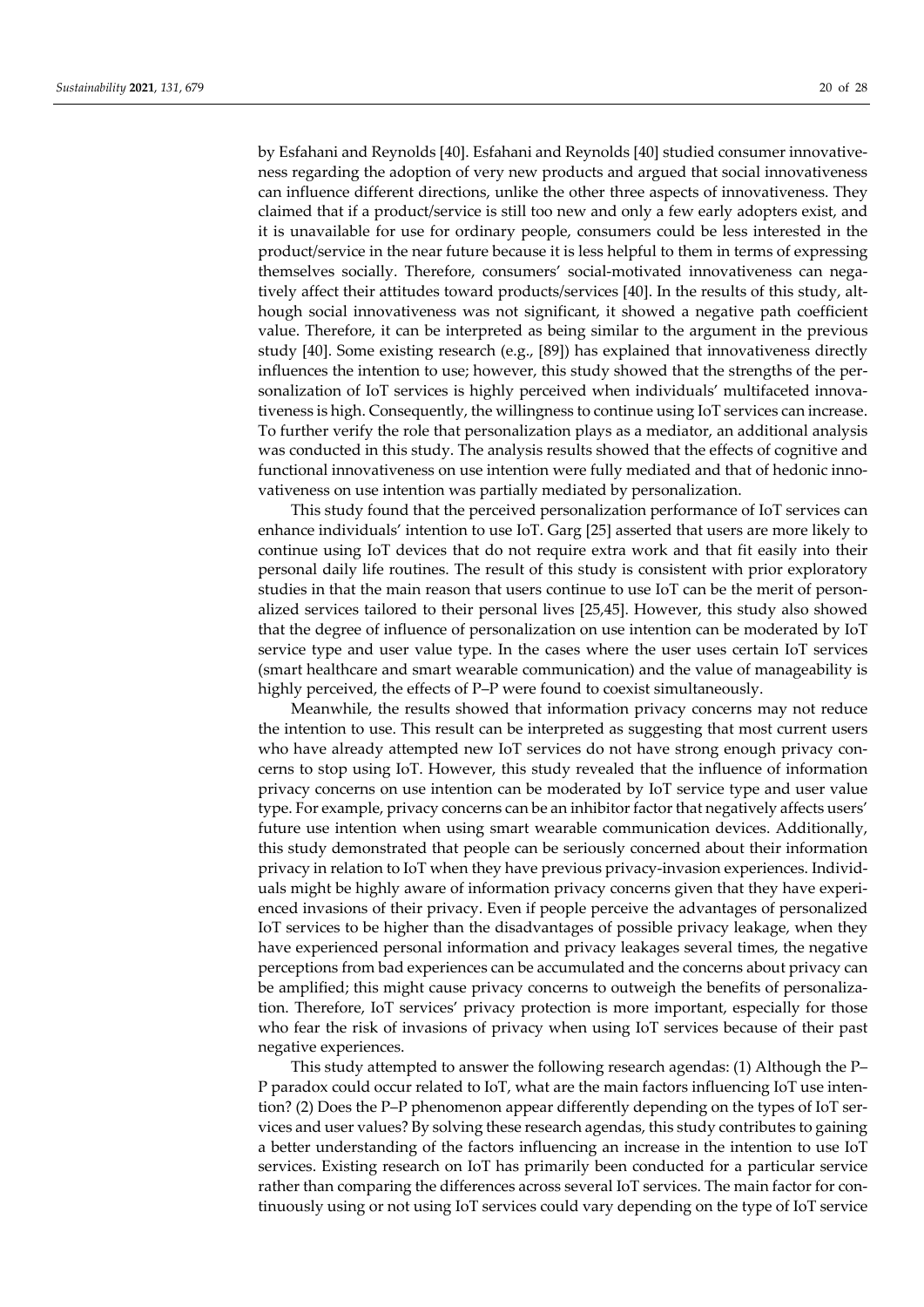with different user values. Therefore, it is necessary to compare the differences according to service type and value type. To the best of the author's knowledge, this study is the first study to empirically investigate the moderating effects of IoT service type and user value type. Thus, this study can contribute to determining the aspects that should receive more attention in certain services with a specific value for encouraging the use of IoT services. In this study, the effects of the paradox variables on the behavioral intention to use IoT are verified through a comprehensive theoretical framework using the dual-factor theory, an approach that could serve as a useful theoretical foundation for future research on the privacy paradox phenomenon in the IoT context.

#### *6.2. Managerial and Practical Implications*

The results of this study yield managerial and practical implications for IoT service providers.

First, IoT service providers should focus on three types of innovativeness (cognitive, functional, and hedonic) and develop personalized IoT services that can stimulate such innovativeness. For example, users' hedonic innovativeness can drive the adoption of in‐ novative IoT services that allow users to enjoy the novelty of personalized IoT services and spend their daily lives cheerfully. Hedonic innovative users could be more attracted through fun and experiential marketing. Additionally, IoT service providers can attempt activities such as promotions through social media that send the message that people with respected social status are better at utilizing personalized IoT services. Such messages make it possible to induce individuals with high social innovativeness to be more inter‐ ested in and use IoT services. Low et al. [90] asserted that companies have recently been investing in capabilities such as content and social influences that are optimized with smart digital marketing models and have been creating immersive digital multimedia ex‐ periences that motivate consumers to connect with their product and service. Additionally, companies are now investing in personalization as part of their digital strategies, making it easier for customers to obtain the information they want and to customize their needs in a smart and efficient way, thereby building a more loyal customer base to in‐ crease their sustainability as businesses [90]. Therefore, IoT service providers need to de‐ liver and promote personalized service content that users can become immersed in and enjoy, and further strengthen digital marketing by leveraging social influence.

Second, the results of the analysis of a paradoxical attitude toward IoT reveal that the enabler (i.e., personalization) rather than the inhibitor (i.e., information privacy concerns) related to IoT usage has a strongerimpact on the intention to use IoT services. Particularly, the effect of encouraging more people to use IoT can be stronger when users are well aware of the benefits of personalized IoT services. Hence, IoT service providers should invest more in implementing and publicizing personalized IoT services. However, issues related to protecting privacy should not be underestimated because the results of this study show that privacy concerns over IoT environments may increase because of previ‐ ous privacy‐invasion experience. Therefore, IoT service providers should be careful to not repeatedly cause personal information leakages and privacy invasions, which has hap‐ pened in the past.

Third, designing and providing IoT services with reference to the differences in the P–P paradox among the types of IoT services and user values is necessary. The results of this study indicate that people who use smart home and smart car services place greater importance on the aspect of personalization of IoT rather than on privacy concerns. In particular, the effects of P–P on the use intention work independently in smart healthcare and smart wearable communication services. A comparison of the values of the path coefficients for these services showed that personalization has a larger coefficient value than information privacy concerns. However, although IoT services are still being used for the benefits of personalization, the consequence can be reversed if a situation occurs wherein the privacy invasion issue becomes more significant. For example, in this study, users of smart wearable communication services responded that their intention to use IoT might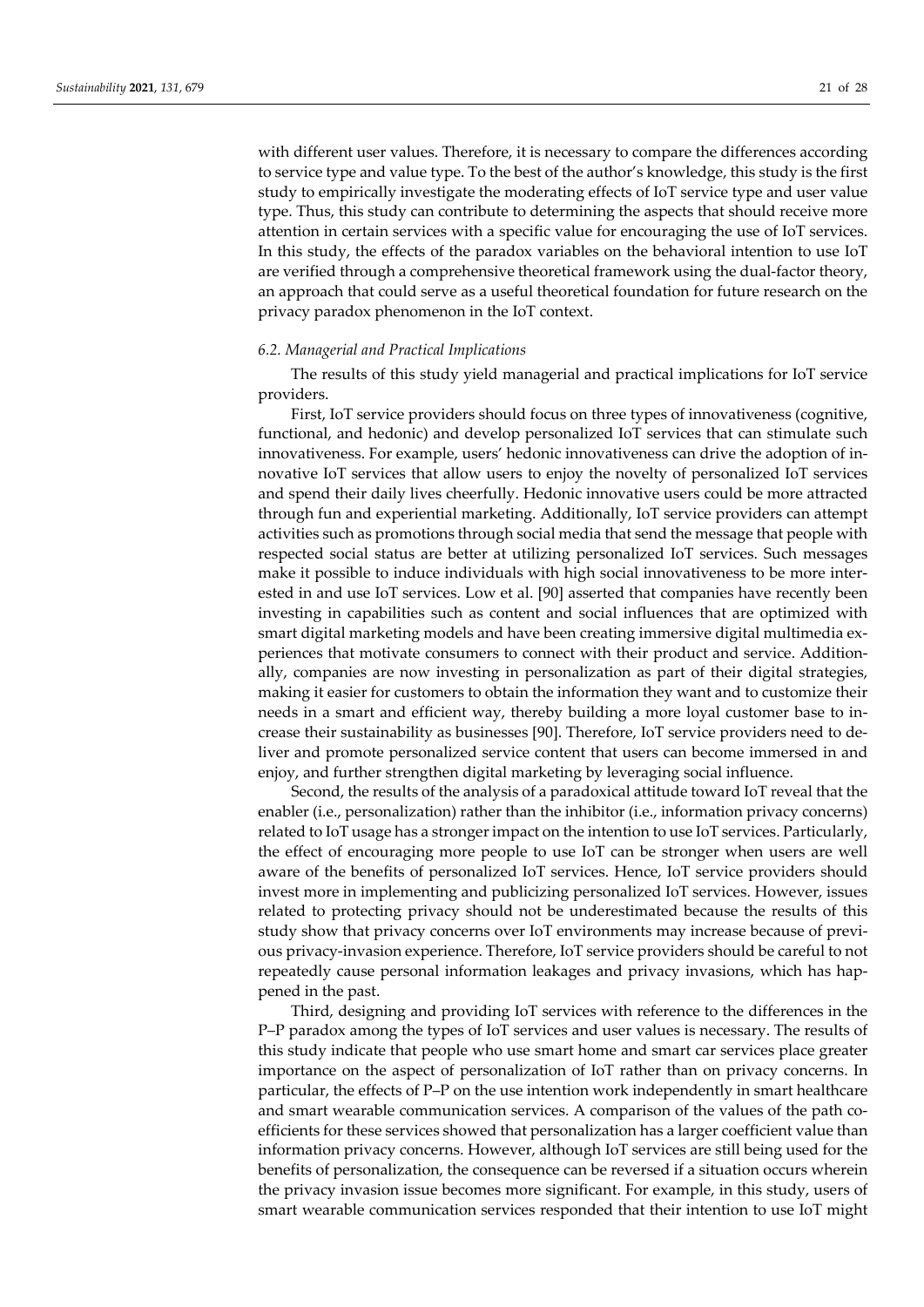be lowered because of privacy concerns; therefore, in the case of IoT services that are pro‐ vided by attaching devices to the individual body, such as smart watches or smart glasses, greater effort should be made to protect personal information and privacy. Additionally, IoT service providers should be aware that personalization needs to be more strongly emphasized depending on the value type perceived by IoT users as important. For example, if people appreciate the value of economic efficiency when using IoT, the possibility of continuing to use the service can be very high because of the advantage of personalization provided by IoT services. Moreover, users who want to use IoT for the value of manageability, such as enabling them to monitor and manage a situation remotely anytime and anywhere, will still use IoT even if they have some knowledge of the disadvantages re‐ lated to privacy concern issues that might arise because of IoT. Furthermore, the results of the additional analysis indicate that the degrees of innovativeness, perceived personal‐ ization, and privacy concern might differ among demographic characteristics, such as gender, age, occupation, and education level. For example, in this study, the youngest age group of 18–29 had the highest positive perception about personalization of IoT services; therefore, it will be possible to provide more opportunities for young individuals to ex‐ pand the experience of using personalized IoT services and to encourage them to spread information about the benefits of IoT services through word of mouth. Additionally, as people educated to a graduate-school level or higher were most concerned about information privacy, IoT service providers can consider presenting the contents about how to safely use IoT services through experts to give these highly educated people more confidence in using IoT services. Thus, the findings of this study indicate that firms in the IoT industry need to provide suitable services for target groups.

Based on what this study found, some recommendations for IoT service providers are presented as follows.

- First, check the main purpose and motive for using the IoT service you provide. Through this, closely understand what motivates your customers and what values they want to gain by using your IoT service; based on that, establish the service de‐ velopment and promotion strategy.
- Set the appeal points of your service according to the characteristics (age, education, gender, job, etc.) of your main target users. Will you appeal more to the latest per‐ sonalization technology and advanced services? Or will you emphasize that your service is a secure IoT service with excellent information security?
- Figure out how users evaluate your services in terms of benefits through personalization and in terms of costs through privacy concerns. Particularly, if users assess both aspects to be significant, exercise caution so that the negative losses do not overwhelm the benefits.
- If an incident related to leakage of personal information or invasion of privacy occurs, notify the user immediately and clearly provide your solutions for solving the problems and take measures to prevent this from happening in the future; in this way, users can see your hard work and tolerate your service. Otherwise, your customers may leave you because of such negative experiences. Particularly, wearable IoT de‐ vice providers should be more careful.

# *6.3. Conclusions, Limitations and Future Research*

In conclusion, this study considered P–P factors based on the dual-factor theory, attempted to identify the antecedents of P–P factors, and verified the influence of P–P factors on the intention to use IoT. Further, it investigated the moderating effects by the type of IoT service and user value concerning the relationship between P–P factors and usage behavior. The outcome of this study can provide strategic insights for IoT researchers and IoT service providers to manage new challenges related to IoT.

However, this study has certain limitations.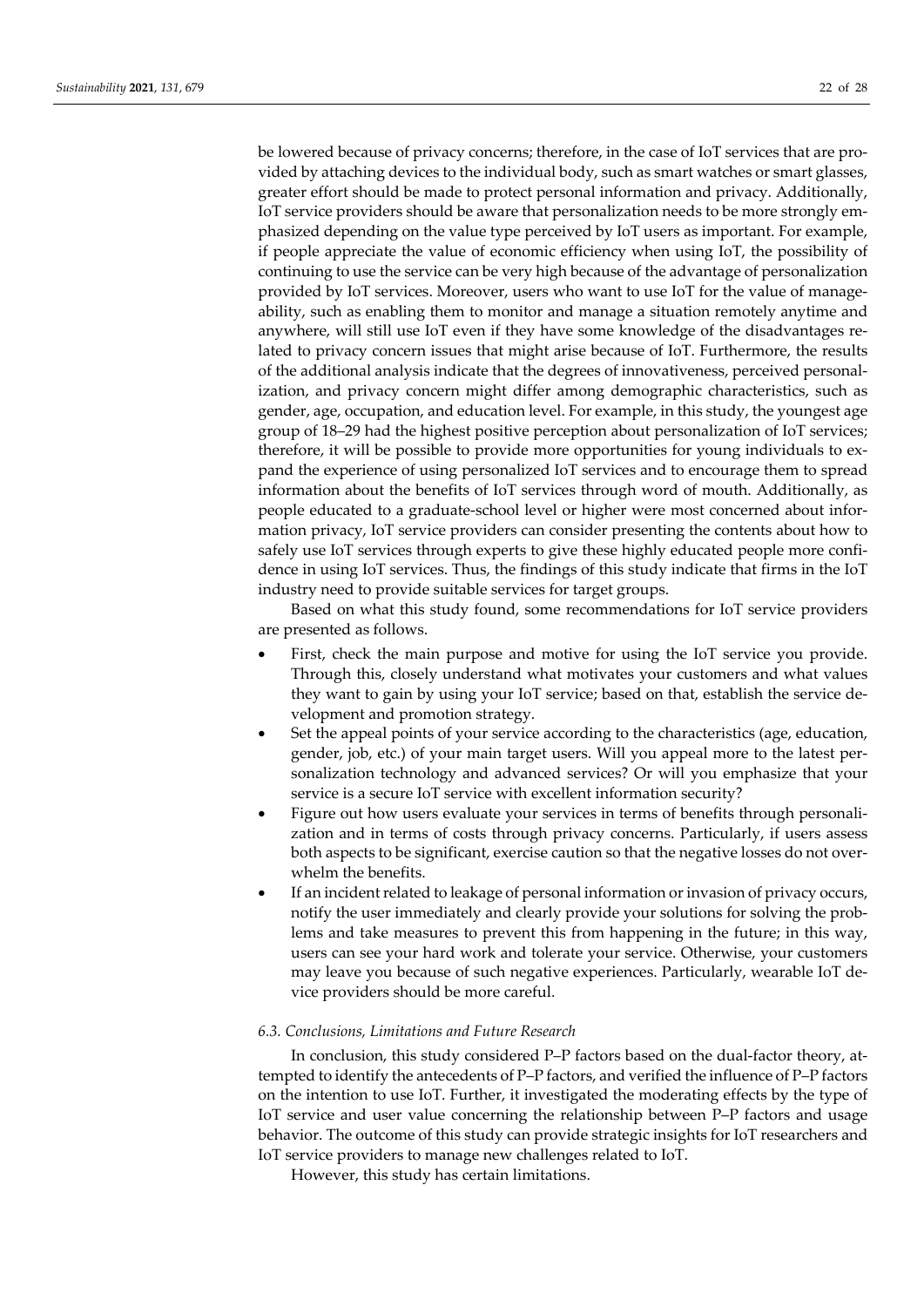First, four types of user innovativeness that affect perceived personalization related to IoT based on the literature were examined. However, other characteristics, such as in‐ volvement and ICT literacy, can also be investigated. In future studies, a review of addi‐ tional variables might increase the explanatory power of this research model.

Second, this study employed a survey methodology because the research variables were related to individuals' cognitive and socio-psychological factors; thus, a survey was a suitable method for satisfying the research objectives. However, an experiment could be applied in future research as a complementary methodology to control exogenous varia‐ bles and manipulate independent variables. An experimental design that could be used in a future study is the investigation of how some potential variables (e.g., the content of the personalized service) affect the behavioral intention to use IoT.

Third, the data used in this study were collected from one country (South Korea). The results might differ if data from other countries were used. For example, the degree of information privacy concerns may vary depending on the country, as there are differences in legal regulations for privacy protection in IoT in countries. Additionally, due to the extent of proliferation of IoT in countries, the influence of motivated innovativeness and perceived personalization in IoT could differ. Therefore, in future research, analyzing how cultural factors influence the hypotheses in this study would be interesting, and a comparative analysis by country can be conducted.

Fourth, among the IoT service type and user value type groups, there was a group with a small sample size in this study. In future research, it will be necessary to collect and analyze more sample sizes for each group. Particularly, in future research, more data on smart buildings and smart cities can be collected to conduct comparative studies on more diverse IoT services.

Fifth, in this study, the P–P paradox phenomenon was investigated from the perspec‐ tive of IoT service users. However, future research will be able to explore ways to provide more efficient and secure IoT services from the point of view of IoT service developers and providers. For example, Cirillo et al. [91] proposed a method that can be shared and reused by smart city service developers through building applications composed of atomic service modules in smart city IoT services development, thus allowing expertise and know‐how to be used cooperatively. Low et al. [90] proposed a digital marketing technology acceptance model that includes smartness indicators to enable the property development sectors to better facilitate the adoption of digital technologies. Therefore, in future studies, the possibility of IoT service developers and providers investigating key performance indicators they can build and components they can use to implement IoT services, while enhancing personalization and privacy protection, can be considered.

**Funding:** This research was funded by a 2018–2019 research grant from Sangmyung University.

**Institutional Review Board Statement:** Not applicable.

**Informed Consent Statement:** Informed consent was obtained from all subjects involved in the study.

**Data Availability Statement:** The data are not publicly available due to participants' privacy.

**Conflicts of Interest:** The author declares no conflict of interest.

#### **Appendix A**

|  | <b>Table A1.</b> Measurement of variables. |  |
|--|--------------------------------------------|--|
|--|--------------------------------------------|--|

| Variable                            |      | Items                                                                          | References |
|-------------------------------------|------|--------------------------------------------------------------------------------|------------|
|                                     | COI1 | I largely buy innovative products (services) that satisfy my analytical mind.  |            |
| Cognitive<br>COI2<br>Innovativeness |      | I tend to make purchases instantly when I find innovative products that need a |            |
|                                     |      | lot of thinking and are intellectually challenging.                            | [20]       |
|                                     | COI3 | I mainly buy a new product that makes me think logically.                      |            |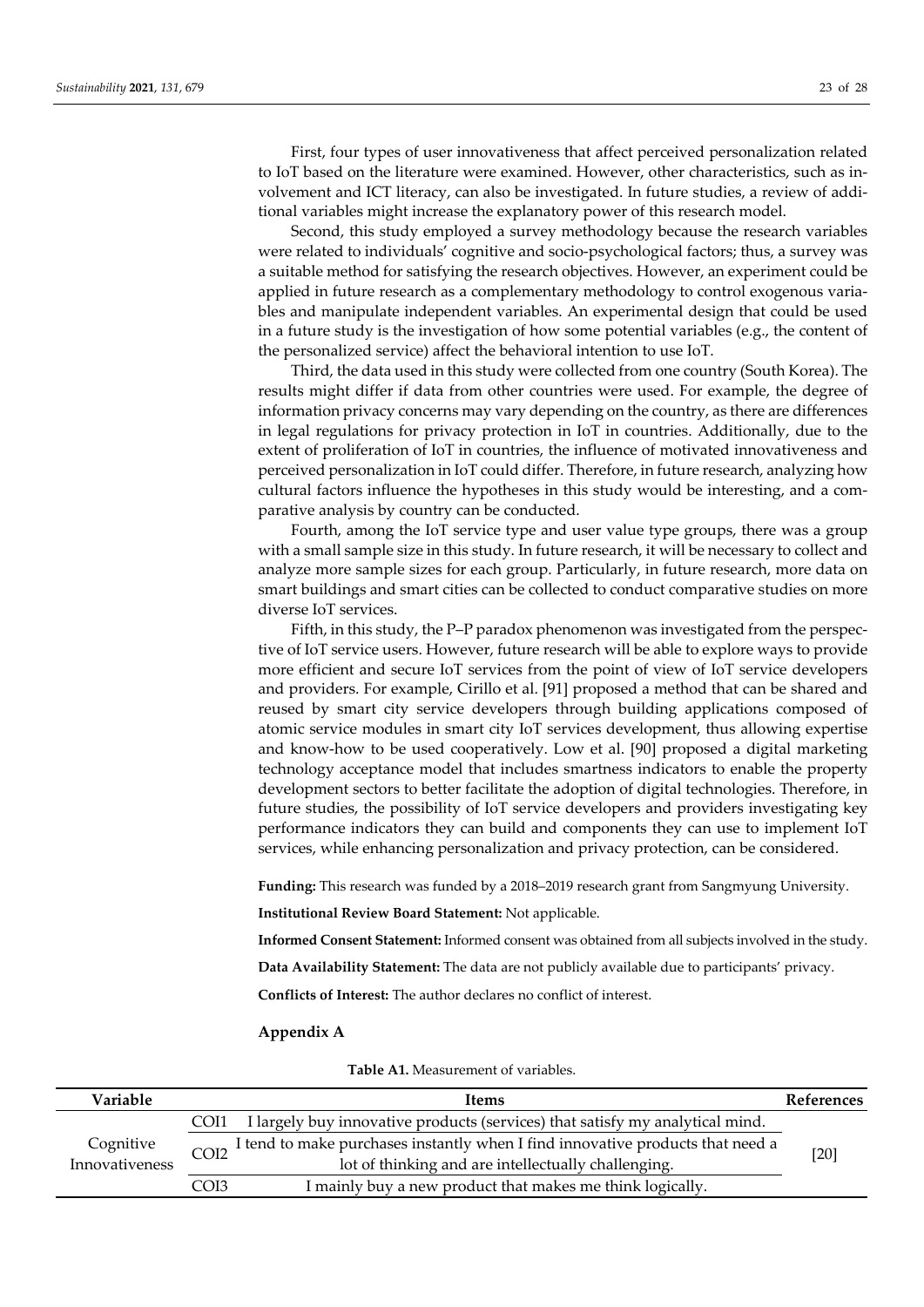| If a new time-saving product (service) is launched, I am going to buy (use) it<br>FUI1<br>right away.<br>If a new product affords me more comfort than my current product, I would<br>FUI <sub>2</sub><br>not hesitate to buy (use) it.<br>Functional<br>FUI3<br>If a new product is more functional, I tend to buy (use) it.<br>Innovativeness<br>If I find a new product of a more convenient size, I am very inclined to buy<br>FUI4<br>(use) it.<br>If a new product makes my work easier, I want to buy (use) it as much as possi-<br>FUI <sub>5</sub><br>ble.<br>HEI1<br>Using a novel product (service) gives me a sense of enjoyment.<br>HEI2<br>Getting a new product gives me a good feeling.<br>Hedonic<br>Innovativeness<br>HEI3<br>Acquiring a new product makes me happier.<br>HEI4<br>Discovering novelties makes me playful and cheerful.<br>SOI1<br>I like to use innovative products (services) that impress others.<br>I like to use a new product that distinguishes me from others who do not own<br>SOI2<br>īt.<br>Social<br>I prefer to try new products with which I can present myself to others.<br>SOI <sub>3</sub><br>Innovativeness<br>SOI4<br>I like to outdo others by buying new products that my friends do not have.<br>I deliberately buy novelties that are visible to others and that command respect<br>SOI <sub>5</sub><br>or recognition from others.<br>PPI1<br>I have suffered direct or indirect damage from improper privacy breaches.<br>I have frequently heard or read news reports and articles about the abuse and<br>PPI <sub>2</sub><br>Previous Privacy<br>damage of personal information collected online.<br>Invasion Experi-<br>[12, 70]<br>PPI3<br>I experienced leakage of my personal information.<br>ence<br>I experienced a company using my personal information without my permis-<br>PPI4<br>sion.<br>IoT services can provide me with personalized services tailored to my context.<br>PER1<br>IoT services can provide me with more relevant information that meets my<br>PER <sub>2</sub><br>preferences and personal interests.<br>IoT services can provide me with the type of information and services that I<br>PER <sub>3</sub><br>might like and need.<br>Personalization<br>IoT service providers can understand my personal consumption patterns and<br>PER4<br>[12, 77]<br>of IoT Services<br>provide services tailored to me.<br>IoT services can provide me with what I want by collecting information about<br>PER <sub>5</sub><br>me.<br>IoT services can provide me with services that understand and meet my per-<br>PER <sub>6</sub> |                                                         | COI4 | I am an intellectual thinker who buys a new product because it is likely to set<br>and stimulate my brain to work. |  |
|------------------------------------------------------------------------------------------------------------------------------------------------------------------------------------------------------------------------------------------------------------------------------------------------------------------------------------------------------------------------------------------------------------------------------------------------------------------------------------------------------------------------------------------------------------------------------------------------------------------------------------------------------------------------------------------------------------------------------------------------------------------------------------------------------------------------------------------------------------------------------------------------------------------------------------------------------------------------------------------------------------------------------------------------------------------------------------------------------------------------------------------------------------------------------------------------------------------------------------------------------------------------------------------------------------------------------------------------------------------------------------------------------------------------------------------------------------------------------------------------------------------------------------------------------------------------------------------------------------------------------------------------------------------------------------------------------------------------------------------------------------------------------------------------------------------------------------------------------------------------------------------------------------------------------------------------------------------------------------------------------------------------------------------------------------------------------------------------------------------------------------------------------------------------------------------------------------------------------------------------------------------------------------------------------------------------------------------------------------------------------------------------------------------------------------------------------------------------------------------------------------------------------------------------------------------------------------------------------------------------|---------------------------------------------------------|------|--------------------------------------------------------------------------------------------------------------------|--|
|                                                                                                                                                                                                                                                                                                                                                                                                                                                                                                                                                                                                                                                                                                                                                                                                                                                                                                                                                                                                                                                                                                                                                                                                                                                                                                                                                                                                                                                                                                                                                                                                                                                                                                                                                                                                                                                                                                                                                                                                                                                                                                                                                                                                                                                                                                                                                                                                                                                                                                                                                                                                                        |                                                         |      |                                                                                                                    |  |
|                                                                                                                                                                                                                                                                                                                                                                                                                                                                                                                                                                                                                                                                                                                                                                                                                                                                                                                                                                                                                                                                                                                                                                                                                                                                                                                                                                                                                                                                                                                                                                                                                                                                                                                                                                                                                                                                                                                                                                                                                                                                                                                                                                                                                                                                                                                                                                                                                                                                                                                                                                                                                        |                                                         |      |                                                                                                                    |  |
|                                                                                                                                                                                                                                                                                                                                                                                                                                                                                                                                                                                                                                                                                                                                                                                                                                                                                                                                                                                                                                                                                                                                                                                                                                                                                                                                                                                                                                                                                                                                                                                                                                                                                                                                                                                                                                                                                                                                                                                                                                                                                                                                                                                                                                                                                                                                                                                                                                                                                                                                                                                                                        |                                                         |      |                                                                                                                    |  |
|                                                                                                                                                                                                                                                                                                                                                                                                                                                                                                                                                                                                                                                                                                                                                                                                                                                                                                                                                                                                                                                                                                                                                                                                                                                                                                                                                                                                                                                                                                                                                                                                                                                                                                                                                                                                                                                                                                                                                                                                                                                                                                                                                                                                                                                                                                                                                                                                                                                                                                                                                                                                                        |                                                         |      |                                                                                                                    |  |
|                                                                                                                                                                                                                                                                                                                                                                                                                                                                                                                                                                                                                                                                                                                                                                                                                                                                                                                                                                                                                                                                                                                                                                                                                                                                                                                                                                                                                                                                                                                                                                                                                                                                                                                                                                                                                                                                                                                                                                                                                                                                                                                                                                                                                                                                                                                                                                                                                                                                                                                                                                                                                        |                                                         |      |                                                                                                                    |  |
|                                                                                                                                                                                                                                                                                                                                                                                                                                                                                                                                                                                                                                                                                                                                                                                                                                                                                                                                                                                                                                                                                                                                                                                                                                                                                                                                                                                                                                                                                                                                                                                                                                                                                                                                                                                                                                                                                                                                                                                                                                                                                                                                                                                                                                                                                                                                                                                                                                                                                                                                                                                                                        |                                                         |      |                                                                                                                    |  |
|                                                                                                                                                                                                                                                                                                                                                                                                                                                                                                                                                                                                                                                                                                                                                                                                                                                                                                                                                                                                                                                                                                                                                                                                                                                                                                                                                                                                                                                                                                                                                                                                                                                                                                                                                                                                                                                                                                                                                                                                                                                                                                                                                                                                                                                                                                                                                                                                                                                                                                                                                                                                                        |                                                         |      |                                                                                                                    |  |
|                                                                                                                                                                                                                                                                                                                                                                                                                                                                                                                                                                                                                                                                                                                                                                                                                                                                                                                                                                                                                                                                                                                                                                                                                                                                                                                                                                                                                                                                                                                                                                                                                                                                                                                                                                                                                                                                                                                                                                                                                                                                                                                                                                                                                                                                                                                                                                                                                                                                                                                                                                                                                        |                                                         |      |                                                                                                                    |  |
|                                                                                                                                                                                                                                                                                                                                                                                                                                                                                                                                                                                                                                                                                                                                                                                                                                                                                                                                                                                                                                                                                                                                                                                                                                                                                                                                                                                                                                                                                                                                                                                                                                                                                                                                                                                                                                                                                                                                                                                                                                                                                                                                                                                                                                                                                                                                                                                                                                                                                                                                                                                                                        |                                                         |      |                                                                                                                    |  |
|                                                                                                                                                                                                                                                                                                                                                                                                                                                                                                                                                                                                                                                                                                                                                                                                                                                                                                                                                                                                                                                                                                                                                                                                                                                                                                                                                                                                                                                                                                                                                                                                                                                                                                                                                                                                                                                                                                                                                                                                                                                                                                                                                                                                                                                                                                                                                                                                                                                                                                                                                                                                                        |                                                         |      |                                                                                                                    |  |
|                                                                                                                                                                                                                                                                                                                                                                                                                                                                                                                                                                                                                                                                                                                                                                                                                                                                                                                                                                                                                                                                                                                                                                                                                                                                                                                                                                                                                                                                                                                                                                                                                                                                                                                                                                                                                                                                                                                                                                                                                                                                                                                                                                                                                                                                                                                                                                                                                                                                                                                                                                                                                        |                                                         |      |                                                                                                                    |  |
|                                                                                                                                                                                                                                                                                                                                                                                                                                                                                                                                                                                                                                                                                                                                                                                                                                                                                                                                                                                                                                                                                                                                                                                                                                                                                                                                                                                                                                                                                                                                                                                                                                                                                                                                                                                                                                                                                                                                                                                                                                                                                                                                                                                                                                                                                                                                                                                                                                                                                                                                                                                                                        |                                                         |      |                                                                                                                    |  |
|                                                                                                                                                                                                                                                                                                                                                                                                                                                                                                                                                                                                                                                                                                                                                                                                                                                                                                                                                                                                                                                                                                                                                                                                                                                                                                                                                                                                                                                                                                                                                                                                                                                                                                                                                                                                                                                                                                                                                                                                                                                                                                                                                                                                                                                                                                                                                                                                                                                                                                                                                                                                                        |                                                         |      |                                                                                                                    |  |
|                                                                                                                                                                                                                                                                                                                                                                                                                                                                                                                                                                                                                                                                                                                                                                                                                                                                                                                                                                                                                                                                                                                                                                                                                                                                                                                                                                                                                                                                                                                                                                                                                                                                                                                                                                                                                                                                                                                                                                                                                                                                                                                                                                                                                                                                                                                                                                                                                                                                                                                                                                                                                        |                                                         |      |                                                                                                                    |  |
|                                                                                                                                                                                                                                                                                                                                                                                                                                                                                                                                                                                                                                                                                                                                                                                                                                                                                                                                                                                                                                                                                                                                                                                                                                                                                                                                                                                                                                                                                                                                                                                                                                                                                                                                                                                                                                                                                                                                                                                                                                                                                                                                                                                                                                                                                                                                                                                                                                                                                                                                                                                                                        |                                                         |      |                                                                                                                    |  |
|                                                                                                                                                                                                                                                                                                                                                                                                                                                                                                                                                                                                                                                                                                                                                                                                                                                                                                                                                                                                                                                                                                                                                                                                                                                                                                                                                                                                                                                                                                                                                                                                                                                                                                                                                                                                                                                                                                                                                                                                                                                                                                                                                                                                                                                                                                                                                                                                                                                                                                                                                                                                                        |                                                         |      |                                                                                                                    |  |
|                                                                                                                                                                                                                                                                                                                                                                                                                                                                                                                                                                                                                                                                                                                                                                                                                                                                                                                                                                                                                                                                                                                                                                                                                                                                                                                                                                                                                                                                                                                                                                                                                                                                                                                                                                                                                                                                                                                                                                                                                                                                                                                                                                                                                                                                                                                                                                                                                                                                                                                                                                                                                        |                                                         |      |                                                                                                                    |  |
|                                                                                                                                                                                                                                                                                                                                                                                                                                                                                                                                                                                                                                                                                                                                                                                                                                                                                                                                                                                                                                                                                                                                                                                                                                                                                                                                                                                                                                                                                                                                                                                                                                                                                                                                                                                                                                                                                                                                                                                                                                                                                                                                                                                                                                                                                                                                                                                                                                                                                                                                                                                                                        |                                                         |      |                                                                                                                    |  |
|                                                                                                                                                                                                                                                                                                                                                                                                                                                                                                                                                                                                                                                                                                                                                                                                                                                                                                                                                                                                                                                                                                                                                                                                                                                                                                                                                                                                                                                                                                                                                                                                                                                                                                                                                                                                                                                                                                                                                                                                                                                                                                                                                                                                                                                                                                                                                                                                                                                                                                                                                                                                                        |                                                         |      |                                                                                                                    |  |
|                                                                                                                                                                                                                                                                                                                                                                                                                                                                                                                                                                                                                                                                                                                                                                                                                                                                                                                                                                                                                                                                                                                                                                                                                                                                                                                                                                                                                                                                                                                                                                                                                                                                                                                                                                                                                                                                                                                                                                                                                                                                                                                                                                                                                                                                                                                                                                                                                                                                                                                                                                                                                        |                                                         |      |                                                                                                                    |  |
|                                                                                                                                                                                                                                                                                                                                                                                                                                                                                                                                                                                                                                                                                                                                                                                                                                                                                                                                                                                                                                                                                                                                                                                                                                                                                                                                                                                                                                                                                                                                                                                                                                                                                                                                                                                                                                                                                                                                                                                                                                                                                                                                                                                                                                                                                                                                                                                                                                                                                                                                                                                                                        |                                                         |      |                                                                                                                    |  |
|                                                                                                                                                                                                                                                                                                                                                                                                                                                                                                                                                                                                                                                                                                                                                                                                                                                                                                                                                                                                                                                                                                                                                                                                                                                                                                                                                                                                                                                                                                                                                                                                                                                                                                                                                                                                                                                                                                                                                                                                                                                                                                                                                                                                                                                                                                                                                                                                                                                                                                                                                                                                                        |                                                         |      |                                                                                                                    |  |
|                                                                                                                                                                                                                                                                                                                                                                                                                                                                                                                                                                                                                                                                                                                                                                                                                                                                                                                                                                                                                                                                                                                                                                                                                                                                                                                                                                                                                                                                                                                                                                                                                                                                                                                                                                                                                                                                                                                                                                                                                                                                                                                                                                                                                                                                                                                                                                                                                                                                                                                                                                                                                        |                                                         |      |                                                                                                                    |  |
|                                                                                                                                                                                                                                                                                                                                                                                                                                                                                                                                                                                                                                                                                                                                                                                                                                                                                                                                                                                                                                                                                                                                                                                                                                                                                                                                                                                                                                                                                                                                                                                                                                                                                                                                                                                                                                                                                                                                                                                                                                                                                                                                                                                                                                                                                                                                                                                                                                                                                                                                                                                                                        |                                                         |      |                                                                                                                    |  |
|                                                                                                                                                                                                                                                                                                                                                                                                                                                                                                                                                                                                                                                                                                                                                                                                                                                                                                                                                                                                                                                                                                                                                                                                                                                                                                                                                                                                                                                                                                                                                                                                                                                                                                                                                                                                                                                                                                                                                                                                                                                                                                                                                                                                                                                                                                                                                                                                                                                                                                                                                                                                                        |                                                         |      |                                                                                                                    |  |
|                                                                                                                                                                                                                                                                                                                                                                                                                                                                                                                                                                                                                                                                                                                                                                                                                                                                                                                                                                                                                                                                                                                                                                                                                                                                                                                                                                                                                                                                                                                                                                                                                                                                                                                                                                                                                                                                                                                                                                                                                                                                                                                                                                                                                                                                                                                                                                                                                                                                                                                                                                                                                        |                                                         |      |                                                                                                                    |  |
|                                                                                                                                                                                                                                                                                                                                                                                                                                                                                                                                                                                                                                                                                                                                                                                                                                                                                                                                                                                                                                                                                                                                                                                                                                                                                                                                                                                                                                                                                                                                                                                                                                                                                                                                                                                                                                                                                                                                                                                                                                                                                                                                                                                                                                                                                                                                                                                                                                                                                                                                                                                                                        |                                                         |      |                                                                                                                    |  |
|                                                                                                                                                                                                                                                                                                                                                                                                                                                                                                                                                                                                                                                                                                                                                                                                                                                                                                                                                                                                                                                                                                                                                                                                                                                                                                                                                                                                                                                                                                                                                                                                                                                                                                                                                                                                                                                                                                                                                                                                                                                                                                                                                                                                                                                                                                                                                                                                                                                                                                                                                                                                                        |                                                         |      |                                                                                                                    |  |
|                                                                                                                                                                                                                                                                                                                                                                                                                                                                                                                                                                                                                                                                                                                                                                                                                                                                                                                                                                                                                                                                                                                                                                                                                                                                                                                                                                                                                                                                                                                                                                                                                                                                                                                                                                                                                                                                                                                                                                                                                                                                                                                                                                                                                                                                                                                                                                                                                                                                                                                                                                                                                        |                                                         |      |                                                                                                                    |  |
|                                                                                                                                                                                                                                                                                                                                                                                                                                                                                                                                                                                                                                                                                                                                                                                                                                                                                                                                                                                                                                                                                                                                                                                                                                                                                                                                                                                                                                                                                                                                                                                                                                                                                                                                                                                                                                                                                                                                                                                                                                                                                                                                                                                                                                                                                                                                                                                                                                                                                                                                                                                                                        |                                                         |      | sonal needs.                                                                                                       |  |
| PER7<br>IoT services can provide me with individual services tailored to my lifestyle.                                                                                                                                                                                                                                                                                                                                                                                                                                                                                                                                                                                                                                                                                                                                                                                                                                                                                                                                                                                                                                                                                                                                                                                                                                                                                                                                                                                                                                                                                                                                                                                                                                                                                                                                                                                                                                                                                                                                                                                                                                                                                                                                                                                                                                                                                                                                                                                                                                                                                                                                 |                                                         |      |                                                                                                                    |  |
| I am concerned that using IoT services would cause me to lose control over the                                                                                                                                                                                                                                                                                                                                                                                                                                                                                                                                                                                                                                                                                                                                                                                                                                                                                                                                                                                                                                                                                                                                                                                                                                                                                                                                                                                                                                                                                                                                                                                                                                                                                                                                                                                                                                                                                                                                                                                                                                                                                                                                                                                                                                                                                                                                                                                                                                                                                                                                         |                                                         |      |                                                                                                                    |  |
| IPC1<br>privacy of my information.                                                                                                                                                                                                                                                                                                                                                                                                                                                                                                                                                                                                                                                                                                                                                                                                                                                                                                                                                                                                                                                                                                                                                                                                                                                                                                                                                                                                                                                                                                                                                                                                                                                                                                                                                                                                                                                                                                                                                                                                                                                                                                                                                                                                                                                                                                                                                                                                                                                                                                                                                                                     | Information Pri-<br>vacy<br>Concerns of IoT<br>Services |      |                                                                                                                    |  |
| I am afraid that my personal information provided for use by IoT services could                                                                                                                                                                                                                                                                                                                                                                                                                                                                                                                                                                                                                                                                                                                                                                                                                                                                                                                                                                                                                                                                                                                                                                                                                                                                                                                                                                                                                                                                                                                                                                                                                                                                                                                                                                                                                                                                                                                                                                                                                                                                                                                                                                                                                                                                                                                                                                                                                                                                                                                                        |                                                         |      |                                                                                                                    |  |
| IPC <sub>2</sub><br>be abused.                                                                                                                                                                                                                                                                                                                                                                                                                                                                                                                                                                                                                                                                                                                                                                                                                                                                                                                                                                                                                                                                                                                                                                                                                                                                                                                                                                                                                                                                                                                                                                                                                                                                                                                                                                                                                                                                                                                                                                                                                                                                                                                                                                                                                                                                                                                                                                                                                                                                                                                                                                                         |                                                         |      |                                                                                                                    |  |
| I am concerned that my personal information provided for using IoT services                                                                                                                                                                                                                                                                                                                                                                                                                                                                                                                                                                                                                                                                                                                                                                                                                                                                                                                                                                                                                                                                                                                                                                                                                                                                                                                                                                                                                                                                                                                                                                                                                                                                                                                                                                                                                                                                                                                                                                                                                                                                                                                                                                                                                                                                                                                                                                                                                                                                                                                                            |                                                         |      |                                                                                                                    |  |
| IPC3<br>[30, 70]<br>will be used for purposes other than the original.                                                                                                                                                                                                                                                                                                                                                                                                                                                                                                                                                                                                                                                                                                                                                                                                                                                                                                                                                                                                                                                                                                                                                                                                                                                                                                                                                                                                                                                                                                                                                                                                                                                                                                                                                                                                                                                                                                                                                                                                                                                                                                                                                                                                                                                                                                                                                                                                                                                                                                                                                 |                                                         |      |                                                                                                                    |  |
| When using IoT services, I am worried that my personal information will be                                                                                                                                                                                                                                                                                                                                                                                                                                                                                                                                                                                                                                                                                                                                                                                                                                                                                                                                                                                                                                                                                                                                                                                                                                                                                                                                                                                                                                                                                                                                                                                                                                                                                                                                                                                                                                                                                                                                                                                                                                                                                                                                                                                                                                                                                                                                                                                                                                                                                                                                             |                                                         |      |                                                                                                                    |  |
| $_{\mathrm{IPC4}}$<br>shared with other companies without any notice to me.                                                                                                                                                                                                                                                                                                                                                                                                                                                                                                                                                                                                                                                                                                                                                                                                                                                                                                                                                                                                                                                                                                                                                                                                                                                                                                                                                                                                                                                                                                                                                                                                                                                                                                                                                                                                                                                                                                                                                                                                                                                                                                                                                                                                                                                                                                                                                                                                                                                                                                                                            |                                                         |      |                                                                                                                    |  |
| I am afraid that my personal information will be leaked to unauthorized third<br>IPC <sub>5</sub><br>parties without my consent.                                                                                                                                                                                                                                                                                                                                                                                                                                                                                                                                                                                                                                                                                                                                                                                                                                                                                                                                                                                                                                                                                                                                                                                                                                                                                                                                                                                                                                                                                                                                                                                                                                                                                                                                                                                                                                                                                                                                                                                                                                                                                                                                                                                                                                                                                                                                                                                                                                                                                       |                                                         |      |                                                                                                                    |  |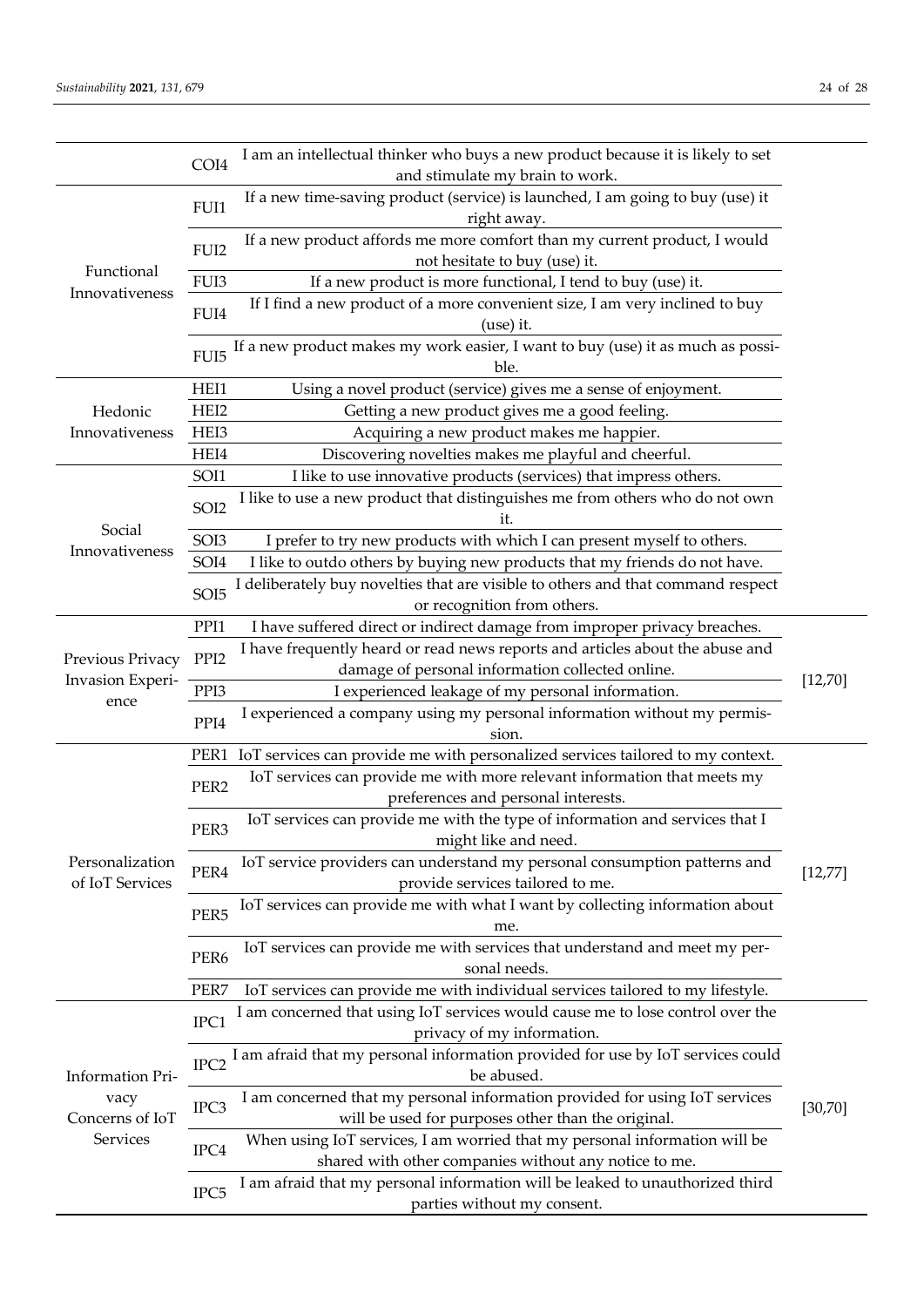|                     | I am concerned that my personal information to IoT services may be used in an<br>IPC <sub>6</sub> |                                                                               |        |
|---------------------|---------------------------------------------------------------------------------------------------|-------------------------------------------------------------------------------|--------|
|                     | unexpected way.                                                                                   |                                                                               |        |
|                     | IPC7                                                                                              | When using IoT services, collecting too much personal information about me is |        |
|                     |                                                                                                   | a concern.                                                                    |        |
|                     | INT <sub>1</sub>                                                                                  | I am willing to use IoT services.                                             |        |
| Intention to Use    | INT2                                                                                              | I will use IoT services in the future.                                        |        |
| <b>IoT</b> Services | INT <sub>3</sub>                                                                                  | I plan to use IoT services.                                                   | $[78]$ |
|                     | INT4                                                                                              | I will use IoT service without stopping it in the future.                     |        |

# **References**

- 1. Statista. Internet of Things—Number of Connected Devices Worldwide 2015–2025. 2016. Available online: https://www.sta‐ tista.com/statistics/471264/iot-number-of-connected-devices-worldwide (accessed on 11 September 2021).
- 2. Statista. Internet of Things (IoT) Total Annual Revenue Worldwide from 2019 to 2030. 2021. Available online: https://www.sta‐ tista.com/statistics/1194709/iot-revenue-worldwide (accessed on 11 September 2021).
- 3. Pal, D.; Arpnikanondt, C.; Razzaque, M.A. Personal Information Disclosure via Voice Assistants: The Personalization‐Privacy Paradox. *SN Comput. Sci.* **2020**, *1*, 1–17.
- 4. Kim, D.; Park, K.; Park, Y.; Ahn, J.H. Willingness to provide personal information: Perspective of privacy calculus in IoT services. *Comput. Hum. Behav.* **2019**, *92*, 273–281.
- 5. Psychoula, I.; Singh, D.; Chen, L.; Chen, F.; Holzinger, A.; Ning, H. Users' Privacy Concerns in IoT Based Applications. In Proceedings of the 2018 IEEE SmartWorld, Ubiquitous Intelligence & Computing, Advanced & Trusted Computing, Scalable Computing & Communications, Cloud & Big Data Computing, Internet of People and Smart City Innovation (Smart‐ World/SCALCOM/UIC/ATC/CBDCom/IOP/SCI), Guangzhou, China, 8–12 October 2018; pp. 1887–1894.
- 6. Menard, P.; Bott, G.J. Analyzing IOT users' mobile device privacy concerns: Extracting privacy permissions using a disclosure experiment*. Comput. Secur.* **2020**, *95*, 101856.
- 7. Tawalbeh, L.A.; Muheidat, F.; Tawalbeh, M.; Quwaider, M. IoT Privacy and security: Challenges and solutions. *Appl. Sci*. **2020**, *10*, 4102.
- 8. Lee, A.R.; Kim, B.S.; Jang, J.Y. Risk Analysis for Protecting Personal Information in IoT Environments. *J. Inform. Technol. Ser*. **2016**, *15*, 41–62.
- 9. Sivaraman, V.; Gharakheili, H.H.; Vishwanath, A.; Boreli, R.; Mehani, O. Network-level security and privacy control for smarthome IoT devices. In Proceedings of the 2015 IEEE 11th International Conference on Wireless and Mobile Computing, Networking and Communications (WiMob), Abu Dhabi, United Arab, 19–21 October 2015; pp. 163–167.
- 10. Williams, M.; Nurse, J.R.; Creese, S. The perfect storm: The privacy paradox and the Internet‐of‐Things. In Proceedings of the2016 11th International Conference on Availability, Reliability and Security (ARES), Salzburg, Austria, 31 August–2 September 2016; pp. 644–652.
- 11. Barth, S.; de Jong, M.D.; Junger, M.; Hartel, P.H.; Roppelt, J.C. Putting the privacy paradox to the test: Online privacy and security behaviors among users with technical knowledge, privacy awareness, and financial resources. *Telemat. Inform.* **2019**, *41*, 55–69.
- 12. Xu, H.; Luo, X.R.; Carroll, J.M.; Rosson, M.B. The personalization privacy paradox: An exploratory study of decision making process for location‐aware marketing. *Decis. Support Syst.* **2011**, *51*, 42–52.
- 13. Alam, M.M.; Malik, H.; Khan, M.I.; Pardy, T.; Kuusik, A.; Le Moullec, Y. A survey on the roles of communication technologies in IoT‐based personalized healthcare applications. *IEEE Access* **2018**, *6*, 36611–36631.
- 14. Yao, L.; Sheng, Q.Z.; Benatallah, B.; Dustdar, S.; Wang, X.; Shemshadi, A.; Kanhere, S.S. WITS: An IoT‐endowed computational framework for activity recognition in personalized smart homes*. Computing* **2018**, *100*, 369–385.
- 15. Sutanto, J.; Palme, E.; Tan, C.H.; Phang, C.W. Addressing the personalization-privacy paradox: An empirical assessment from a field experiment on smartphone users. *MIS Q*. **2013**, *37*, 1141–1164.
- 16. Cenfetelli, R.T. Inhibitors and enablers as dual factor concepts in technology usage. *J. Assoc. Inf. Syst*. **2004**, *5*, 472–492.
- 17. Cenfetelli, R.T.; Schwarz, A. Identifying and testing the inhibitors of technology usage intentions. *Inform. Syst. Res.* **2011**, *22*, 808–823.
- 18. Kim, M.S.; Kim, S. Factors influencing willingness to provide personal information for personalized recommendations. *Comput. Hum. Behav.* **2018**, *88*, 143–152.
- 19. Usak, M.; Kubiatko, M.; Shabbir, M.S.; Viktorovna Dudnik, O.; Jermsittiparsert, K.; Rajabion, L. Health care service delivery based on the Internet of things: A systematic and comprehensive study. *Int. J. Commun. Syst.* **2020**, *33*, e4179.
- 20. Vandecasteele, B.; Geuens, M. Motivated consumer innovativeness: Concept, measurement, and validation. *Int. J. Res. Mark.* **2010**, *27*, 308–318.
- 21. Zhao, L.; Lu, Y.; Gupta, S. Disclosure intention of location‐related information in location‐based social network service. *Int. J. Electron. Comm.* **2012**, *16*, 53–89.
- 22. Li, Y.J.; Kenrick, D.T.; Griskevicius, V.; Neuberg, S.L. Economic decision biases and fundamental motivations: How mating and self‐protection alter loss aversion. *J. Pers. Soc. Psychol.* **2012**, *103*, 550–561.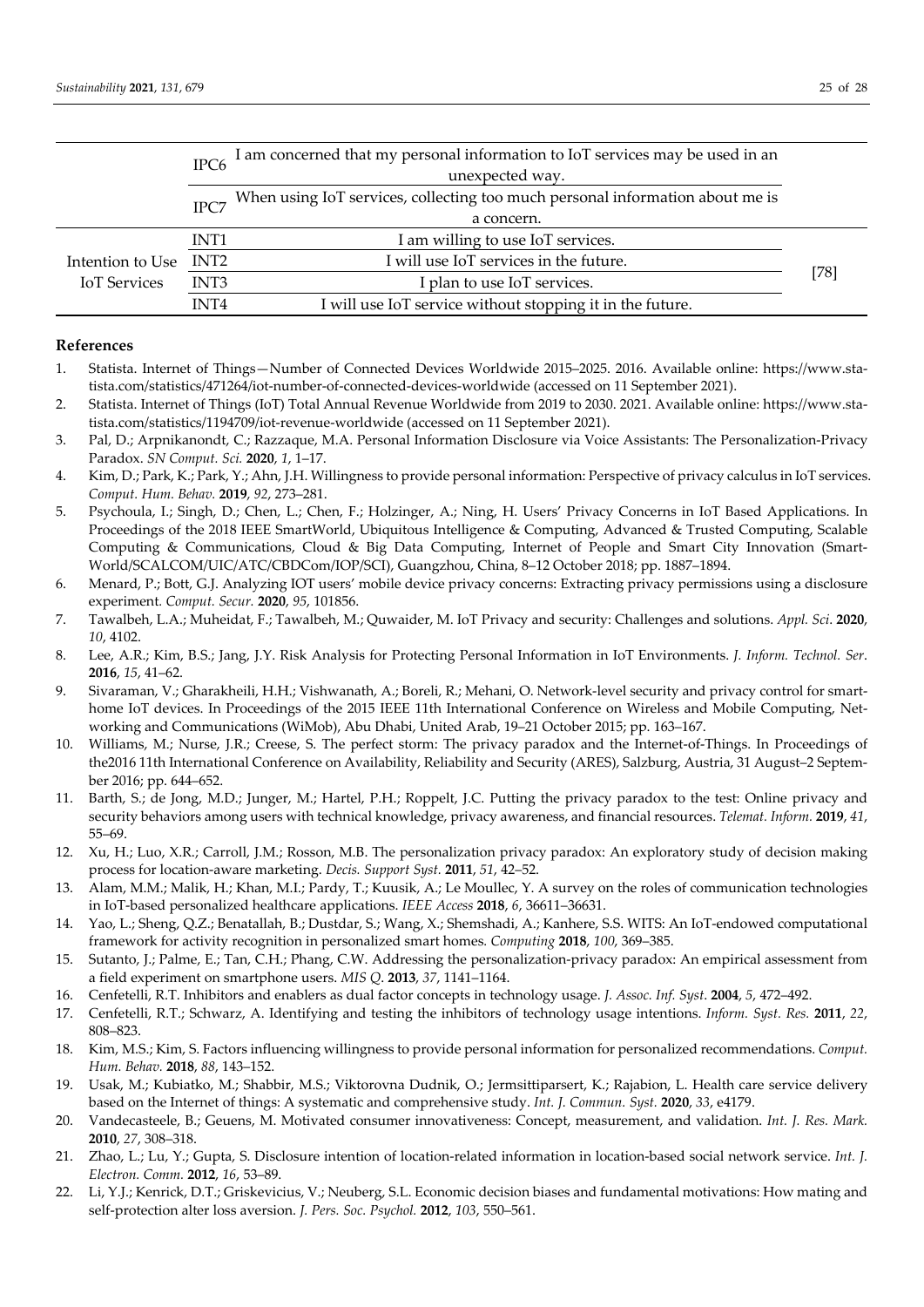- 23. Fritz, T.; Huang, E.M.; Murphy, G.C.; Zimmermann, T. Persuasive technology in the real world: A study of long‐term use of activity sensing devices for fitness. In Proceedings of the SIGCHI Conference on Human Factors in Computing Systems, To‐ ronto, ON, Canada, 26 April–1 May 2014; pp. 487–496.
- 24. Meyer, J.; Wasmann, M.; Heuten, W.; El Ali, A.; Boll, S.C. Identification and classification of usage patterns in long‐term activity tracking. In Proceedings of the 2017 CHI Conference on Human Factors in Computing Systems, Denver, CO, USA, 6–11 May 2017; pp. 667–678.
- 25. Garg, R. An analysis of (non-) use practices and decisions of internet of things. In Proceedings of the IFIP Conference on Human-Computer Interaction, Paphos, Cyprus, 2–6 September 2019; Springer: Cham, Switzerland, 2019; pp. 3–24.
- 26. Pavlou, P.A. State of the information privacy literature: Where are we now and where should we go? *MIS Q.* **2011**, *35*, 977–988.
- 27. Norberg, P.; Horne, D.; Horne, D. The privacy paradox: Personal information disclosure intentions versus behaviors. *J. Consum. Aff.* **2007**, *4*, 100–126.
- 28. Taddicken, M. The 'Privacy paradox' in the social web: The impact of privacy concerns, individual characteristics, and the perceived social relevance on different forms of Self‐Disclosure. *J. Comput‐Mediat. Comm.* **2014**, *19*, 248–273.
- 29. Aguirre, E.; Roggeveen, A.L.; Grewal, D.; Wetzels, M. The personalization‐privacy paradox: Implications for new media*. J. Consum. Mark.* **2016**, *33*, 98–110.
- 30. Guo, X.; Zhang, X.; Sun, Y. The privacy–personalization paradox in mHealth services acceptance of different age groups. *Elec‐ tron. Commer. R. A* **2016**, *16*, 55–65.
- 31. Sheng, H.; Nah, F.F.H.; Siau, K. An Experimental Study on Ubiquitous Commerce Adoption: Impact of Personalization and Privacy Concerns. *J. Assoc. Inf. Syst.* **2008**, *9*, 344–376.
- 32. Kim, M. The Impacts of Privacy Rules on Users' Perception on Internet of Things (IoT) Applications: Focusing on Smart Home Security Service. Master's Thesis, Graduate School of UNIST, Ulsan, Korea, 2017.
- 33. Wang, T.; Duong, T.D.; Chen, C.C. Intention to disclose personal information via mobile applications: A privacy calculus per‐ spective. *Int. J. Inform. Manag.* **2016**, *36*, 531–542.
- 34. Herzberg, F. *One More Time: How do You Motivate Employees*; The Leader Manager: New York, NY, USA, 1986.
- 35. Agarwal, R.; Prasad, J. A conceptual and operational definition of personal innovativeness in the domain of information tech‐ nology. *Inform. Sys. Res.* **1998**, *9*, 204–215.
- 36. Rogers, E.M. *Diffusion of Innovations*, 4th ed.; Free Press: New York, NY, USA, 1995.
- 37. Vinodh, K.; Mathew, S.K. Web personalization in technology acceptance. In Proceedings of the 2012 4th International Confer‐ ence on Intelligent Human Computer Interaction (IHCI), Kharagpur, India, 27–29 December 2012; pp. 1–6.
- 38. Hwang, J.; Park, S.; Kim, I. Understanding motivated consumer innovativeness in the context of a robotic restaurant: The mod‐ erating role of product knowledge. *J. Hosp. Tour. Manag.* **2020**, *44*, 272–282.
- 39. Reinhardt, R.; Gurtner, S. Differences between early adopters of disruptive and sustaining innovations*. J. Bus. Res.* **2015**, *68*, 137–145.
- 40. Esfahani, M.S.; Reynolds, N. Impact of consumer innovativeness on really new product adoption. *Mark. Intell. Plan.* **2021**, *39*, 589–612.
- 41. Awad, N.F.; Krishnan, M.S. The personalization privacy paradox: An empirical evaluation of information transparency and the willingness to be profiled online for personalization. *MIS Q.* **2006**, *30*, 13–28.
- 42. Phelps, J.; Nowak, G.; Ferrell, E. Privacy concerns and consumer willingness to provide personal information. *J. Public Policy Mark*. **2000**, *19*, 27–41.
- 43. Samuelson, W.; Zeckhauser, R. Status quo bias in decision making. *J. Risk Uncertain.* **1988**, *1*, 7–59.
- 44. Smith, H.J.; Milberg, J.S.; Burke, S.J. Information privacy: Measuring individuals' concerns about organizational practices. *MIS Q.* **1996**, *20*, 167–196.
- 45. Garg, R.; Kim, J. An exploratory study for understanding reasons of (Not-) using internet of things. In Extended Abstracts of the 2018 CHI Conference on Human Factors in Computing Systems, Montreal, QC, Canada, 21–26 April 2018; pp. 1–6.
- 46. Wu, L.; Li, J.Y.; Fu, C.Y. The adoption of mobile healthcare by hospitalʹs professionals: An integrative perspective. *Decis. Support Syst.* **2011**, *51*, 587–596.
- 47. Yan, Y.; Huang, C.; Wang, Q.; Hu, B. Data mining of customer choice behavior in internet of things within relationship network. *Int. J. Inform. Manag.* **2020**, *50*, 566–574.
- 48. Chung, T.; Rust, R.; Wedelm, M. My mobile music: An adaptive personalization system for digital audio players. *Mark. Sci.* **2009**, *28*, 52–68.
- 49. Goswami, S.; Chandra, B. Convergence Dynamics of Consumer Innovativeness Vis‐á‐Vis Technology Acceptance Propensity: An Empirical Study on Adoption of Mobile Devices. *IUP J. Mark. Manag.* **2013**, *12*, 63–87.
- 50. Kwon, O.; Choi, K.; Kim, M. User acceptance of context-aware services: Self-efficacy, user innovativeness and perceived sensitivity on contextual pressure. *Behav. Inform. Technol.* **2007**, *26*, 483–498.
- 51. Venkatraman, M.P. The impact of innovativeness and innovation type on adoption. *J. Retail.* **1991**, *67*, 51–67.
- 52. Sung, J.; Jo, J. The influence of perceived risk and consumer innovativeness on intention to use of internet of things service. *J. Theor. Appl. Inform. Technol.* **2018**, *96*, 1008–1017.
- 53. Sweeney, J.; Soutar, G. Consumer perceived value: The development of a multiple item scale. *J. Retail.* **2001**, *77*, 203–220.
- 54. Voss, K.E.; Spangenberg, E.R.; Grohmann, B. Measuring the Hedonic and Utilitarian Dimensions of Consumer Attitude. *J. Mark. Res.* **2003**, *40*, 310–320.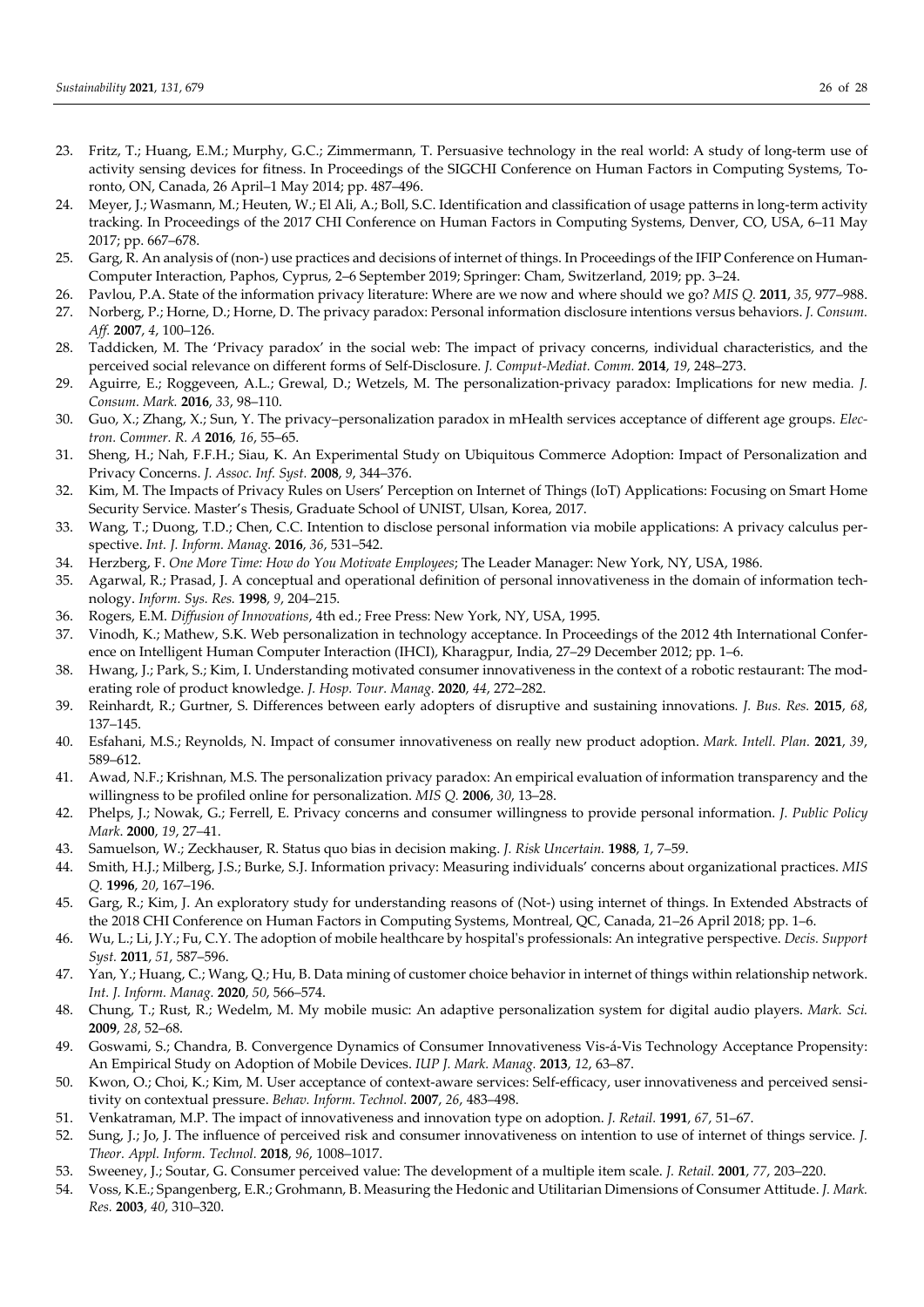- 55. Alexander, D.L.; Lynch, J.G.; Wang, Q. As Time Goes By: Do Cold Feet Follow Warm Intentions for Really New Versus Incrementally New Products? *J. Mark. Res.* **2008**, *45*, 307–319.
- 56. Vallerand, R.J. Toward a hierarchical model of intrinsic and extrinsic motivation. *Adv. Exp*. *Soc. Psychol.* **1997**, *29*, 271–360.
- 57. Ahn, M.; Kang, J.; Hustvedt, G. A model of sustainable household technology acceptance. *Int. J. Consum. Stud.* **2016**, *40*, 83–91. 58. Paivio, A. *Images in Mind: The Evolution of a Theory*; Harvester Wheatsheaf: New York, NY, USA, 1991.
- 59. Brown, S.A.; Venkatesh, V. Model of Adoption of Technology in Households: A Baseline Model Test and Extension Incorporating Household Life Cycle. *MIS Q.* **2005**, *29*, 399–426.
- 60. Roehrich, G. Consumer innovativeness: Concepts and measurements. *J. Bus. Res.* **2004**, *57*, 671–677.
- 61. Tian, K.T.; Bearden, W.O.; Hunter, G.L. Consumersʹ Need for Uniqueness: Scale Development and Validation. *J. Consum. Res.* **2001**, *28*, 50–66.
- 62. Simonson, I.; Nowlis, S.M. The Role of Explanations and Need for Uniqueness in Consumer Decision Making: Unconventional Choices Based on Reasons. *J. Consum. Res.* **2000**, *27*, 49–68.
- 63. Malhotra, N.K.; Kim, S.S.; Agarwal, J. Internet users information privacy concerns: The construct, the scale, and causal model. *Inform. Syst. Res.* **2004**, *15*, 336–355.
- 64. Lee, A.R.; Ahn, H.Y. Fintech users' information privacy concerns and user resistance: Investigating the interaction effect with regulatory focus. *J. Korea Inst. Inform. Secur. Crypt.* **2016**, *26*, 209–226.
- 65. Lowry, P.B.; Cao, J.; Everard, A. Privacy concerns versus desire for interpersonal awareness in driving the use of self‐disclosure technologies: The case of instant messaging in two cultures. *J. Manag. Inform. Syst.* **2011**, *27*, 163–200.
- 66. Zhou, T. The effect of perceived justice on LBS users' privacy concern. *Inform. Dev.* **2016**, *32*, 1730–1740.
- 67. Zhou, T.; Li, H. Understanding mobile SNS continuance usage in China from the perspectives of social influence and privacy concern. *Comput. Hum. Behav.* **2014**, *37*, 283–289.
- 68. Cho, H.; Lee, J.S.; Chung, S. Optimistic bias about online privacy risks: Testing the moderating effects of perceived controllabil‐ ity and prior experience. *Comput. Hum. Behav.* **2010**, *26*, 987–995.
- 69. Xu, H.; Teo, H.H.; Tan, B.C.; Agarwal, R. The role of push-pull technology in privacy calculus: The case of location-based services. *J. Manag. Inform. Syst.* **2009**, *26*, 135–174.
- 70. Smith, H.J.; Dinev, T.; Xu, H. Information privacy research: An interdisciplinary review. *MIS Q*. **2011**, *35*, 989–1016.
- 71. Business Insider Intelligence. Many People still See Smart Home Voice Assistants as a Novelty. Available online: https://www.businessinsider.com/voice-assistants-novelty-2017-1/ (accessed on 1 April 2021).
- 72. Aldossari, M.Q.; Sidorova, A. Consumer acceptance of Internet of Things (IoT): Smart home context. *J. Comput. Inform.Syst.* **2020**, *60*, 507–517.
- 73. Graeber, D. *Toward an Anthropological Theory of Value: The False Coin of Our Own Dreams*; Palgrave: New York, NY, USA, 2001.
- 74. Boztepe, S. User value: Competing theories and models. *Int. J. Des.* **2007**, *1*, 55–63.
- 75. Park, J.H.; Ryoo, H.Y. User Value Factors of Internet of Things (IoT) Service. *J. HCI Soc. Korea* **2016**, *11*, 23–30.
- 76. Haynes, S.N.; Richard, D.; Kubany, E.S. Content validity in psychological assessment: A functional approach to concepts and methods. *Psychol. Assessment.* **1995**, *7*, 238–247.
- 77. Komiak, S.Y.; Benbasat, I. The effects of personalization and familiarity on trust and adoption of recommendation agents. *MIS Q.* **2006**, *30*, 941–960.
- 78. Bhattacherjee, A. Understanding information systems continuance: An expectation‐confirmation model. *MIS Q.* **2001**, *25*, 351– 370.
- 79. Chin, W.W.; Marcolin, B.L.; Newsted, P.R. A partial least squares latent variable modeling approach for measuring interaction effects: Results from a Monte Carlo simulation study and voice mail emotion/adoption study. *Inform. Syst. Res.* **2003**, *14*, 189– 217.
- 80. Gefen, D.; Straub, D.; Boudreau, M.C. Structural equation modeling and regression: Guidelines for research practice. *Commun. Assoc. Inform. Syst.* **2000**, *4*, 1–79.
- 81. Hess, T.J.; Fuller, M.; Campbell, D.E. Designing interfaces with social presence: Using vividness and extraversion to create social recommendation agents*. J. Assoc. Info. Syst.* **2009**, *10*, 889–919.
- 82. Fornell, C.; Larcker, D.F. Evaluating structural equation models with unobservable variables and measurement error*. J. Mark. Res.* **1981**, *18*, 39–50.
- 83. Hair, J.F.; Anderson, R.E.; Tatham, R.L.; Black, W.C. *Multivariate Data Analysis with Readings*, 5th ed.; Macmillan: New York, NY, USA, 1998.
- 84. Podsakoff, P.M.; Organ, D.W. Self‐reports in organizational research: Problems and prospects. *J. Manag.* **1986**, *12*, 531–544.
- 85. Keil, M.; Tan, B.C.Y.; Wei, K.K.; Saarinen, T.; Tuunainen, V.; Wassenaar, A. A Cross‐cultural Study on Escalation of Commitment Behavior in Software Projects. *MIS Q.* **2000**, *24*, 299–325.
- 86. Lee, A.R.; Kim, K.K. Customer benefits and value co‐creation activities in corporate social networking services. *Behav. Inform. Technol.* **2018**, *37*, 675–692.
- 87. Phang, C.W.; Kankanhalli, A.; Sabherwal, R. Usability and sociability in online communities: A comparative study of knowledge seeking and contribution. *J. Assoc. Inf. Syst*. **2009**, *10*, 721–747.
- 88. SmartPLS. Available online: https://www.smartpls.com/documentation/videos/pls-mga-pls-multi-group-analysis (accessed on 21 August 2021).